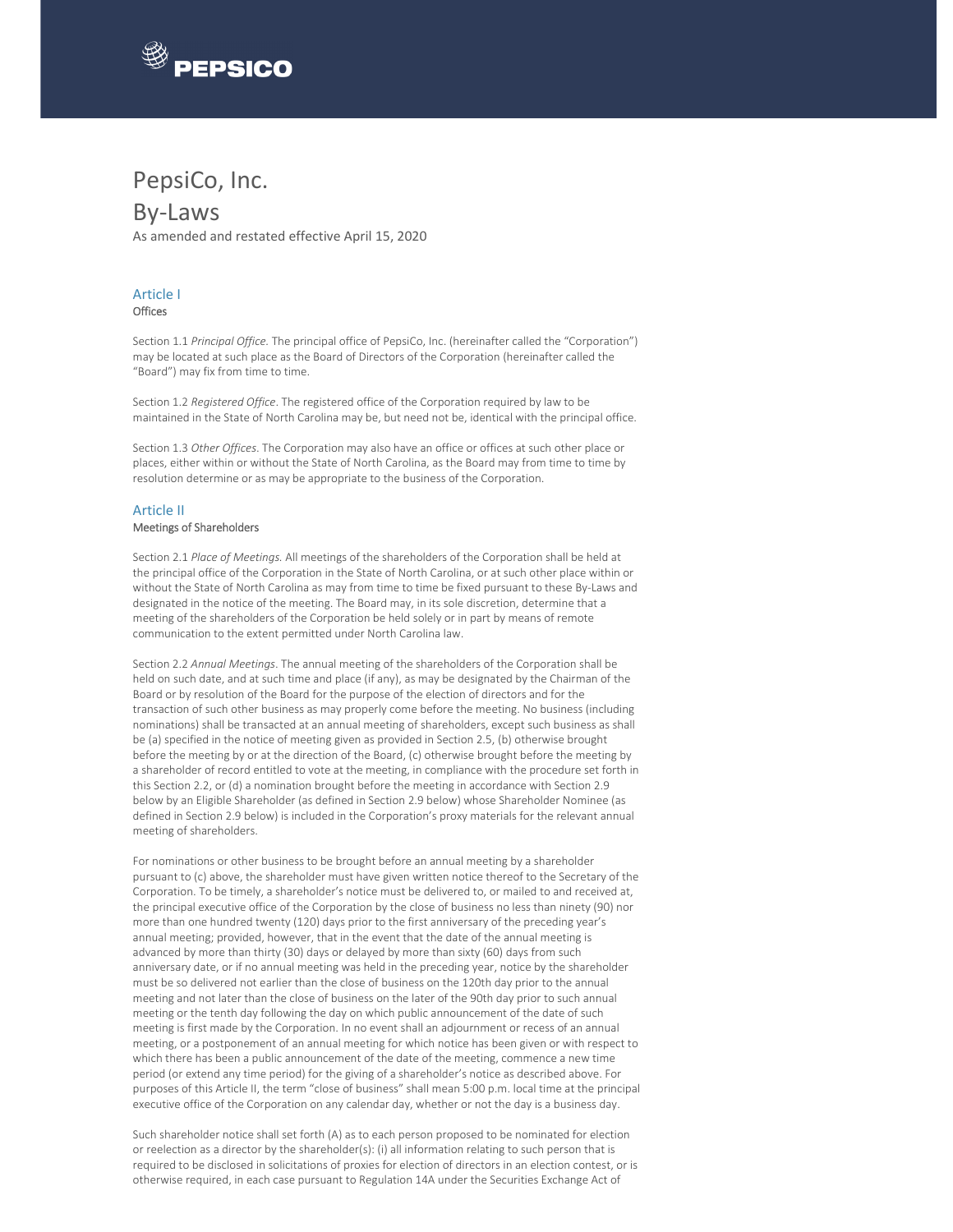

 1934, as amended (the "Exchange Act"), including such person's written consent to serving as a director if elected, and (ii) a written representation and agreement of each person proposed to be nominated for election or reelection as a director, which shall be signed by such person, and shall represent and agree that such person (1) is not and will not become a party to any agreement, arrangement or understanding with, and has not given any commitment or assurance to, any person or entity as to how such proposed nominee, if elected as a director, will act or vote on any issue or question that has not been disclosed to the Corporation; (2) is not and will not become a party to any agreement, arrangement or understanding with any person or entity other than the Corporation with respect to any direct or indirect compensation, reimbursement or indemnification in connection with service or action as a nominee or director that has not been disclosed to the Corporation; and (3) if elected as a director, will comply with all of the Corporation's corporate governance, code of conduct, conflict of interest, confidentiality, and stock ownership and trading policies and guidelines, and any other Corporation policies and guidelines applicable to directors; provided that, in addition to the information required in the notice pursuant to this Section 2.2, the Corporation may require such other information as may reasonably be required by the Corporation to determine the proposed nominee's eligibility to qualify and serve as a director of the Corporation, including information relevant to a determination whether such proposed nominee can be considered an independent director of the Corporation; (B) as to any other business proposed to be brought before the meeting by the shareholder(s), a brief description of such business (including the text of any resolutions proposed for consideration and in the event that such business includes a proposal to amend these By-Laws, the language of the proposed amendment), the reasons for conducting such business at the meeting and any material interest in such business of such shareholder(s) and the beneficial owner(s), if any, on whose behalf the proposal is made; and (C) as to the shareholder(s) giving the notice and the beneficial owner(s), if any, on whose behalf the proposed nomination or proposal of other business is made: (i) the name and address of such shareholder(s) and any such beneficial owner(s), as they appear in the records of the Corporation, (ii) the number of shares of the Corporation's common stock that are held of record or are beneficially owned by such shareholder(s), by any such beneficial owner(s) and, if any such shareholder or beneficial owner is an entity, by each director, executive, managing member or control person of such entity (any such person, a "control person"), (iii) a description of any agreement, arrangement or understanding between or among such shareholder(s) and any such beneficial owner(s), any of their respective control persons, affiliates or associates (as defined in Rule 14a-1(a) under the Exchange Act), and any other person or persons (including their names) in connection with the proposed nomination or proposal of other business, including, without limitation, any agreements that would be required to be disclosed pursuant to Item 5 or Item 6 of Exchange Act Schedule 13D (regardless of whether the requirement to file a Schedule 13D is applicable), (iv) a description of any agreement, arrangement or understanding (including, without limitation, any derivative or short positions, profit interests, options, warrants, convertible securities, stock appreciation or similar rights, hedging transactions and borrowed or loaned shares) that has been entered into by or on behalf of, or any other agreement, arrangement or understanding that has been made, the effect or intent of which is to mitigate loss to, manage risk or benefit of share price changes for, or maintain, increase or decrease the voting power of, such shareholder(s) or any such beneficial owner(s) or control person(s) or any such nominee with respect to the Corporation's securities, (v) a representation that each such shareholder is a holder of record of common stock of the Corporation entitled to vote at such meeting and intends to appear in person or by proxy at the meeting to bring such proposed nomination or proposal of other business before the meeting, and (vi) a representation as to whether such shareholder(s) or any such beneficial owner(s) intends or is part of a group that intends to solicit proxies from shareholders in support of such proposed nomination or proposal of other business and, if so, the name of each participant (as defined in Item 4 of Exchange Act Schedule 14A) in such solicitation (within the meaning of Exchange Act Rule 14a-1(I)), and whether such person intends or is part of a group which intends to deliver a proxy statement and/or form of proxy to holders of at least the percentage of the voting power of the Corporation's outstanding common stock required to approve or adopt the proposal in the case of a proposal, or holders of at least fifty percent (50%) of the voting power of the Corporation's outstanding common stock entitled to vote in the election of directors in the case of a nomination.

For purposes of this Article II, the term "beneficial owner" shall have the meaning ascribed in Section 13(d) of the Exchange Act and Regulations 13D and 13G thereunder; provided, however, that for purposes of clause (C)(ii) of this Section 2.2 only, shares shall be treated as "beneficially owned" by a person if the person beneficially owns such shares, directly or indirectly, for purposes of Section 13(d) of the Exchange Act and Regulations 13D and 13G thereunder or has or shares pursuant to any agreement, arrangement or understanding (whether or not in writing): (a) the right to acquire such shares (whether such right is exercisable immediately or only after the passage of time or the fulfillment of a condition or both), (b) the right to vote or direct the voting of such shares, alone or in concert with others, (c) investment power with respect to such shares, including the power to dispose of, or to direct the disposition of, such shares, and/or (d) an economic or pecuniary interest in such shares.

In the event that any information or communication required under clauses (C)(ii) through (C)(iv) of this Section 2.2 is not, when provided, or thereafter ceases to be true, correct and complete in all material respects (including omitting a material fact necessary to make the statements made, in light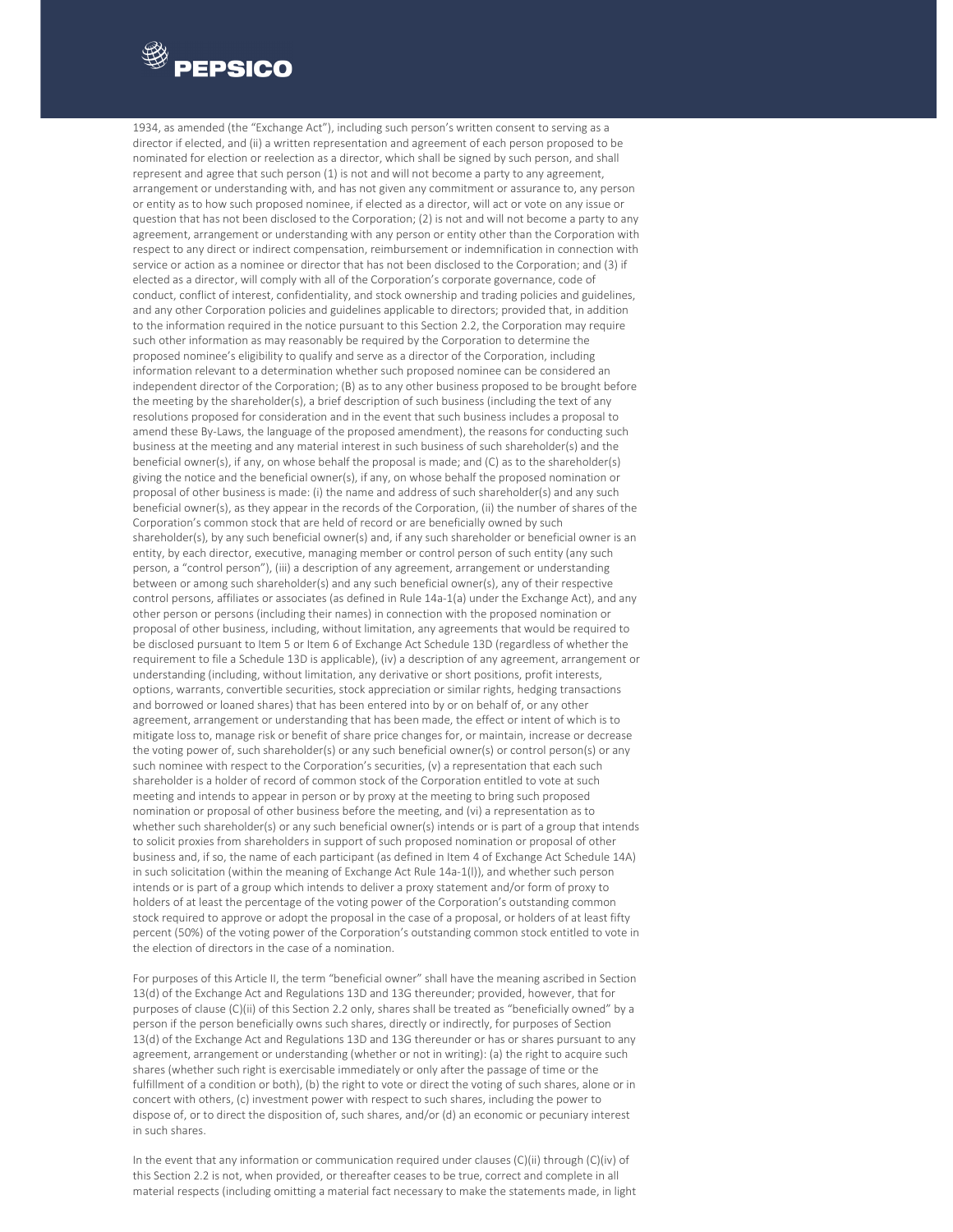

of the circumstances under which they were made, not misleading), such shareholder(s) and any such beneficial owner(s) or nominee(s), as the case may be, shall promptly, and in any event not later than five days after the record date for the meeting, notify the Secretary and disclose such information that is required to make such information or communication true, correct, complete and not misleading as of the record date.

If a shareholder does not appear or send a qualified representative to an annual meeting to present the matter(s) (including nominations), proposed to be voted on at the meeting, the Corporation need not present the matter(s) at the annual meeting, notwithstanding that proxies in respect of such vote may have been received by the Corporation. Notwithstanding anything in these By‐Laws to the contrary, no business (including nominations) shall be conducted at an annual meeting except in accordance with the provisions set forth in this Section 2.2. Clauses (c) and (d) of the first paragraph of this Section 2.2 shall be the exclusive means for a shareholder to make director nominations, and clause (c) of the first paragraph of this Section 2.2 shall be the exclusive means for a shareholder to propose other business (other than a proposal included in the Corporation's proxy materials pursuant to and in compliance with Rule 14a‐8 under the Exchange Act). If the Board or the chairman of the annual meeting determines that any business was not properly brought before the meeting in accordance with provisions prescribed by these By-Laws, the chairman of the meeting shall have the power to so declare at the meeting, and to the extent permitted by law to declare that any such business not properly brought before the meeting shall not be transacted. Notwithstanding the foregoing provisions of this Section 2.2, a shareholder shall also comply with all applicable requirements of state law and of the Exchange Act and the rules and regulations thereunder with respect to the matters set forth in this Section 2.2.

Section 2.3 *Substitute Annual Meeting*. If the annual meeting shall not be held at a time stated or fixed in accordance with these By‐Laws, a substitute annual meeting may be called in accordance with Section 2.4. The person or persons calling the meeting shall specify the date, time and place (if any) of the substitute annual meeting. A meeting so called shall be designated and treated for all purposes as the annual meeting including with regard to shareholder nominations made pursuant to Section 2.9 of these By‐Laws.

Section 2.4 *Special Meetings*. A special meeting of the shareholders of the Corporation may be called at any time by the Chairman of the Board or by resolution of the Board, and shall be called by the Secretary upon the valid written request of one or more shareholders holding shares of record of the Corporation's common stock representing in the aggregate at least twenty percent (the "Requisite Percentage") of the then outstanding shares of the Corporation's common stock entitled to vote on the matter(s) proposed to be voted on at such meeting (each, a "Requesting Shareholder"). Such special meeting shall be held at such time and at such place (if any) within or without the State of North Carolina as may be fixed by the Chairman of the Board, in the case of meetings called by the Chairman of the Board, or by resolution of the Board, in the case of meetings called by the Board; and any meeting called at the valid request of the Requesting Shareholder(s) pursuant to this Section 2.4 shall be held at such date, time and place (if any) as may be fixed by the Board, provided that the date of such special meeting shall not be more than ninety (90) days after the receipt by the Secretary of such request. To be valid, the request or requests must (i) be written, (ii) be delivered to the Secretary at the Corporation's principal executive office (the date on which the Secretary receives the request is the "Delivery Date"), (iii) include the specific purpose(s) of the special meeting of shareholders and the specific matter(s) proposed to be voted on at the meeting, (iv) include the information required by Section 2.2 of these By‐Laws, (v) include documentary evidence that the Requesting Shareholder(s) own the Requisite Percentage on the Delivery Date, (vi) include a certification that each such Requesting Shareholder will continue to hold at least the number of shares of common stock set forth in the request with respect to each such Requesting Shareholder through the date of the special meeting and (vii) be signed and dated by the Requesting Shareholder(s) or a duly authorized agent of such Requesting Shareholder(s). If the Requesting Shareholder(s) are not a holder of record of the shares representing the Requisite Percentage, then the documentary evidence required by subsection (v) of this Section 2.4 must also include proof that the beneficial owners on whose behalf the request(s) are made beneficially own the Requisite Percentage on the Delivery Date in order for the request to be valid.

Any Requesting Shareholder who submitted a written request for a special meeting of shareholders may revoke that written request at any time by delivering a written revocation to the Secretary at the Corporation's principal executive office. The failure of any Requesting Shareholder to appear at the special meeting of shareholders or to send a qualified representative to the special meeting of shareholders to present such matter(s) to be voted on at the special meeting of shareholders also constitutes a revocation of such request. If there are more than one Requesting Shareholder and the revocation or deemed revocation by one or more Requesting Shareholders causes the remaining Requesting Shareholders to hold in the aggregate less than the Requisite Percentage, the Board of Directors, in its discretion, may cancel the special meeting. If none of the Requesting Shareholder(s) appears or sends a qualified representative to the special meeting, the Corporation need not present the matter(s) requested by the Requesting Shareholder(s) at the special meeting.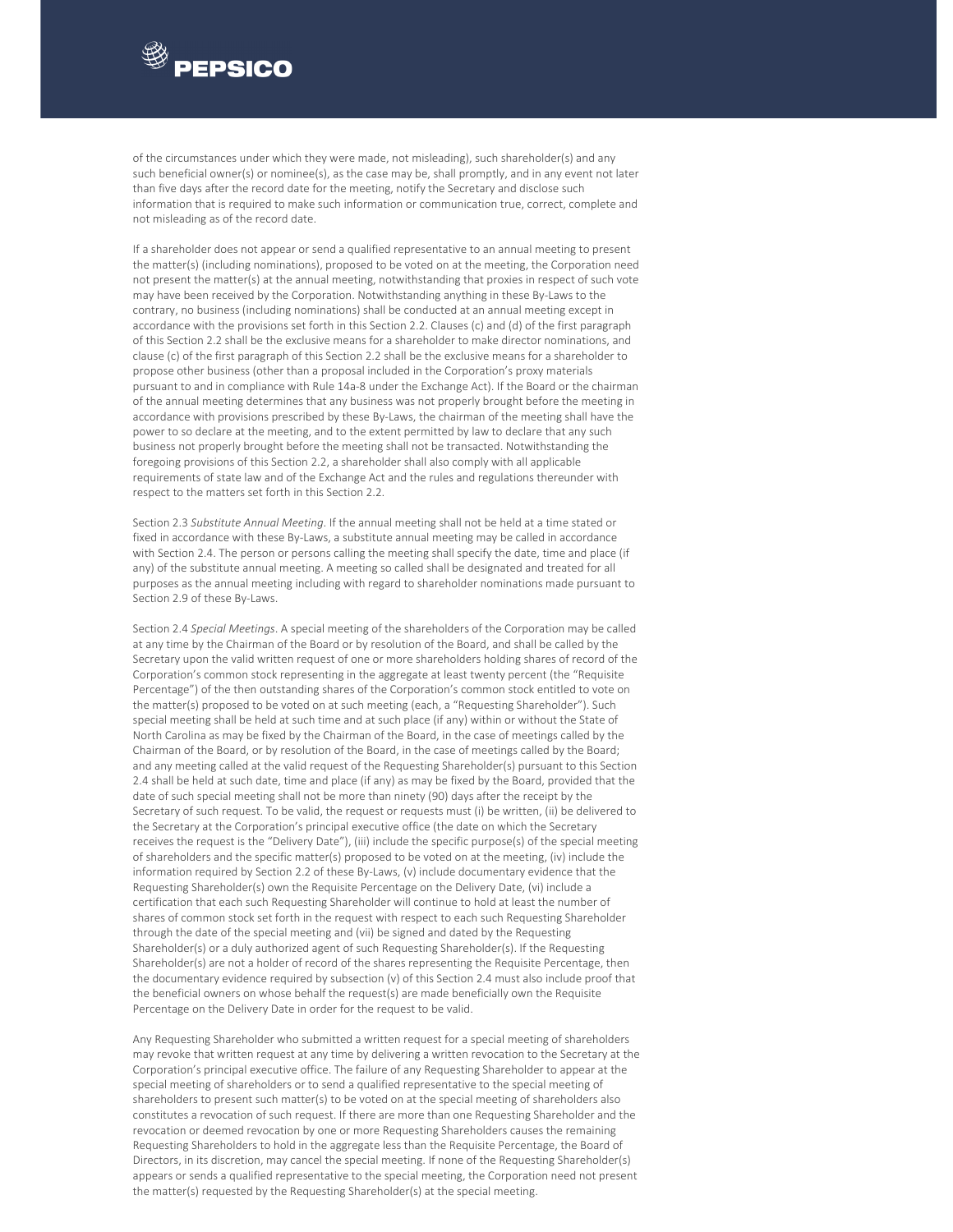

The Corporation is not required to call a special meeting of shareholders pursuant to this Section 2.4 with respect to any matter if (w) the Delivery Date is during the period commencing 90 days prior to the first anniversary of the date of the immediately preceding annual meeting and ending on the date of the next annual meeting, (x) an identical or substantially similar matter was included on the agenda of any annual or special meeting of shareholders held within 120 days prior to the Delivery Date or will be included on the agenda at an annual or special meeting to be held within 90 days after the Delivery Date (and for purposes of this clause (x), the nomination, election or removal of directors, changing the size of the Board of Directors and filling of vacancies and/or newly created directorships resulting from any increase in the authorized number of directors shall be considered an identical or substantially similar matter with respect to all matters involving nomination, election or removal of directors, changing the size of the Board of Directors and filling of vacancies and/or newly created directorships resulting from any increase in the authorized number of directors), (y) the purpose of the special meeting of shareholders is unlawful, or (z) the written request for a special meeting of shareholders itself, including the item of business proposed, violated applicable law(s) or this Section 2.4.

In no event shall an adjournment, recess or postponement of a special meeting commence a new time period (or extend any time period) for the giving of a shareholder's notice as described above. The business conducted at the special meeting of shareholders called in accordance with this Section 2.4 shall be limited to the business set forth in the notice of the meeting; provided, however, that the Board of Directors may submit additional matters to the shareholders at the meeting by including those matters in the notice of the special meeting of shareholders.

Section 2.5 *Notice of Meetings*. Notice of each meeting of the shareholders of the Corporation, whether annual or special, shall be given at least ten (10) but not more than sixty (60) days before the day on which the meeting is to be held to each shareholder entitled to vote thereat, by any means of communication permitted under or authorized by the North Carolina Business Corporation Act, including without limitation, by mail or electronic means, provided, however, that notice is not required to be given to a shareholder if (i) notice of two consecutive annual meetings, and all notices of meetings during the period between those two consecutive annual meetings, have been sent to the shareholder at the shareholder's address as shown on the stock ledger of the Corporation and have been returned undeliverable; or (ii) all, but not less than two, payments of dividends on securities during a 12‐month period, or two consecutive payments of dividends on securities during a period of more than 12 months, have been sent to the shareholder at the shareholder's address as shown on the stock ledger of the Corporation and have been returned undeliverable. If any shareholder delivers to the Corporation a written notice setting forth the shareholder's current address, the requirement that notice be given to the shareholder shall be reinstated. In the case of a special meeting, the notice of meeting shall include a description of the purpose or purposes for which the meeting is called; but, in the case of an annual or substitute annual meeting, the notice of meeting need not include a description of the purpose or purposes for which the meeting is called unless such a description is required by the provision of the North Carolina Business Corporation Act. Except as otherwise prescribed by statute or these By‐Laws, notice of any adjourned meeting of shareholders need not be given.

Section 2.6 *Voting, Inspectors of Election*. All shares of one or more classes or series that under the Articles of Incorporation or the North Carolina Business Corporation Act are entitled to vote and be counted together collectively on a matter at a meeting of shareholders constitute a voting group within the meaning of the North Carolina Business Corporation Act. All shares entitled by the Articles of Incorporation or the North Carolina Business Corporation Act to vote generally on a matter are for that purpose a single voting group. Classes or series of shares shall not be entitled to vote separately by voting group unless expressly authorized by the Articles of Incorporation or specifically required by law. At any meeting of the shareholders of the Corporation, each shareholder entitled to vote may vote in person (including by means of remote communication to the extent permitted under North Carolina law) or by proxy provided that no proxy shall be voted after eleven (11) months from its date unless said proxy provides for a longer period. Unless otherwise provided by the North Carolina Business Corporation Act, the Articles of Incorporation, or the By‐laws, action on a matter by a voting group for which a quorum is present is approved if the votes cast within the voting group favoring the action exceed the votes cast opposing the action. The vote for the election of directors, other matters expressly prescribed by statute, and, upon the direction of the presiding officer of the meeting, the vote on any other question before the meeting, shall be by ballot. At all meetings of shareholders, the polls shall be opened and closed, the proxies and ballots shall be received, taken in charge and examined, and all questions concerning the qualifications of voters, the validity of proxies and the acceptance or rejection of proxies and of votes shall be decided by two (2) inspectors of election. Such inspectors of election, together with one alternate, to serve in the event of death, inability or refusal by any of said inspectors of election to serve at the meeting, none of whom need be a shareholder of the Corporation, shall be appointed by the Board, or, if no such appointment or appointments shall have been made, then by the presiding officer at the meeting. If, for any reason, any inspector of election so appointed shall fail to attend, or refuse or be unable to serve, a substitute shall be appointed to serve as inspector of election, in his place or stead, by the presiding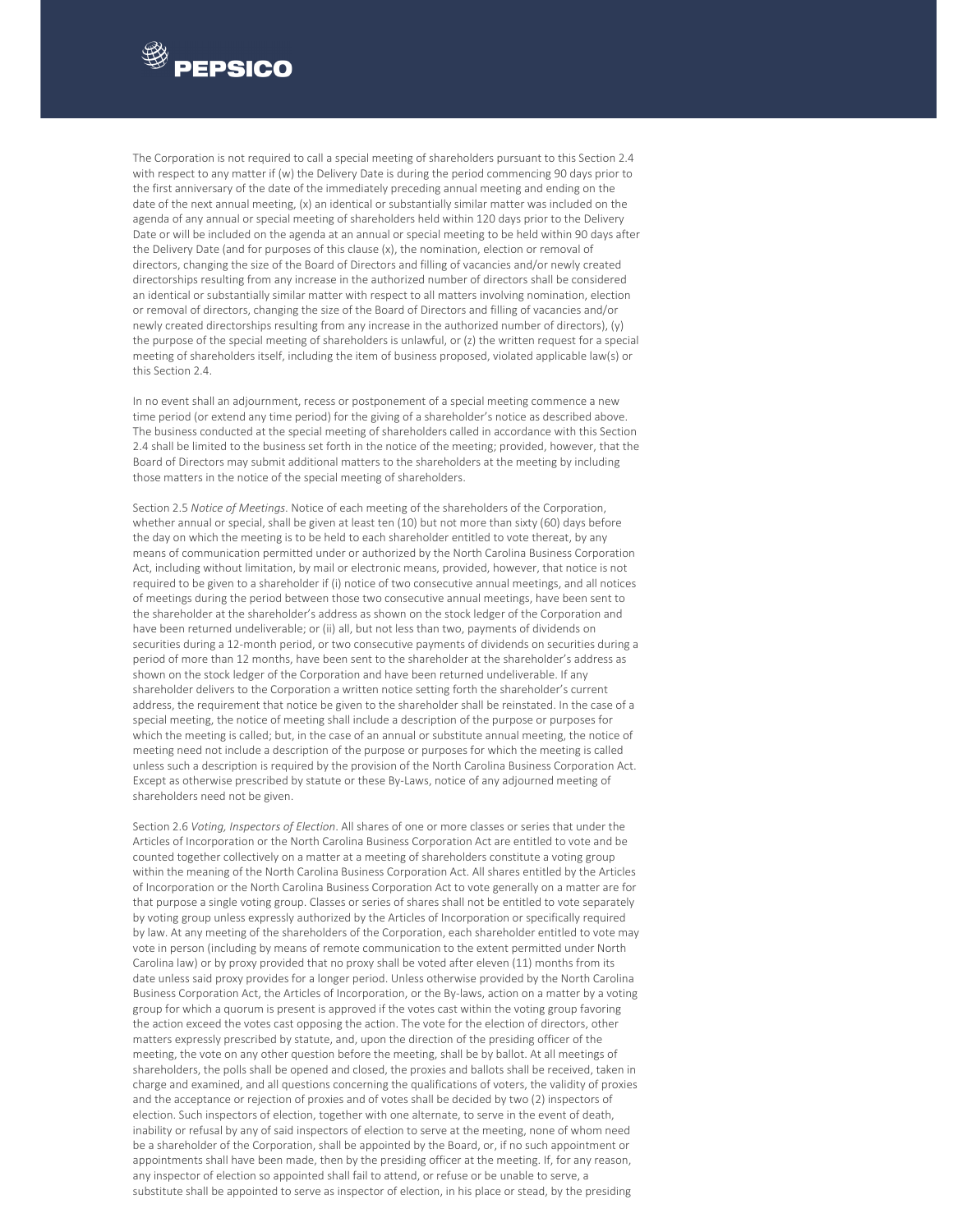

officer at the meeting. No director or candidate for the office of director shall be appointed as an inspector. Each inspector shall take and subscribe an oath or affirmation to execute faithfully the duties of inspector at such meeting with strict impartiality and according to the best of his ability. After the balloting, the inspectors shall make a certificate of the result of the vote taken.

Section 2.7 *Quorum, Presiding Officer*. Except as otherwise prescribed by statute, the Articles of Incorporation or in a By-Law approved by the shareholders, at any meeting of the shareholders of the Corporation, shares entitled to vote as a separate voting group may take action on a matter at the meeting only if a quorum of that voting group exists. The presence in person (including by means of remote communication to the extent permitted under North Carolina law) or by proxy of the holders of record of a majority of the votes entitled to be cast on the matter by the voting group constitutes a quorum of that voting group for action on that matter. Once a share is represented for any purpose at a meeting, it is deemed present for quorum purposes for the remainder of the meeting and for any adjournment of that meeting unless a new record date is or must be set for that adjourned meeting. In the absence of a quorum at the opening of any meeting of shareholders, the meeting may be adjourned from time to time by the vote of a majority of the votes cast on the motion to adjourn. At any such adjourned meeting at which a quorum is present, any business may be transacted which might have been transacted at the meeting as originally called. Meetings of the shareholders shall be presided over by the Chairman of the Board, or, if the Chairman is not present, by another officer or director who shall be designated to serve in such event by the Board. The Secretary of the Corporation, or an Assistant Secretary designated by the officer presiding at the meeting, shall act as Secretary of the meeting.

Section 2.8 *Lists of Shareholders*. It shall be the duty of the officer of the Corporation who shall have charge of the stock ledger of the Corporation, either directly or through another officer designated by him or through a transfer agent or transfer clerk appointed by the Board, to prepare and make a complete list of shareholders entitled to notice of a shareholders' meeting, arranged in alphabetical order by voting group, and showing the address of and number of shares held by each shareholder. Such list shall be open to the examination of any shareholder at the Corporation's principal office or at a place identified in the meeting notice in the city where the meeting will be held, beginning two (2) business days after notice of the meeting is given for which the list was prepared, and shall be produced and kept at the time and place of election, during the whole time thereof, subject to the inspection of any shareholder who may be present.

#### Section 2.9 *Proxy Access*.

(a) Subject to the terms and conditions of these By‐Laws, in connection with an annual meeting of shareholders at which directors are to be elected, the Corporation will include in its proxy statement and on its form of proxy the name of a nominee or nominees for election to the Board submitted pursuant to this Section 2.9 (a "Shareholder Nominee"), and will include in its proxy statement the "Required Information" (as defined below), if: (i) the Shareholder Nominee satisfies the eligibility requirements in this Section 2.9 and the Corporation's director qualification requirements; (ii) the Shareholder Nominee is identified in a timely notice (the "Shareholder Notice") that satisfies this Section 2.9 and is delivered by a shareholder that qualifies as, or is acting on behalf of, an Eligible Shareholder (as defined below); (iii) the Eligible Shareholder expressly elects at the time of the delivery of the Shareholder Notice to have the Shareholder Nominee included in the Corporation's proxy materials pursuant to this Section 2.9, and (iv) the additional requirements of these By‐Laws are met.

(b) To qualify as an "Eligible Shareholder," a shareholder or a group as described in this Section 2.9(b) must: (i) own and have owned (as defined below), continuously for at least three years as of the date of the Shareholder Notice, a number of shares that represents at least three percent (3%) of the outstanding shares of the Corporation's common stock entitled to vote in the election of directors as of the date of the Shareholder Notice (the "Required Shares"); and (ii) thereafter continue to own the Required Shares through such annual meeting of shareholders. For purposes of satisfying the ownership requirements of this Section 2.9(b), a group of no more than twenty shareholders and/or beneficial owners may aggregate the number of shares of the Corporation's common stock entitled to vote in the election of directors that each group member has owned continuously for at least three years as of the date of the Shareholder Notice. No shares may be attributed to more than one Eligible Shareholder, and no shareholder or beneficial owner, alone or together with any of its affiliates, may individually or as a member of a group qualify as more than one Eligible Shareholder under this Section 2.9. A group of any two or more (A) funds that are under common management and investment control, (B) funds that are under common management and funded primarily by a single employer (or by a group of related employers that are under common control) or (C) a "group of investment companies," as such term is defined in Section 12(d)(1)(G)(ii) of the Investment Company Act of 1940, as amended, shall be treated as one shareholder or beneficial owner. Whenever an Eligible Shareholder consists of a group of shareholders and/or beneficial owners, any and all requirements and obligations for an Eligible Shareholder set forth in this Section 2.9 must be satisfied by and as to each such shareholder or beneficial owner, except that shares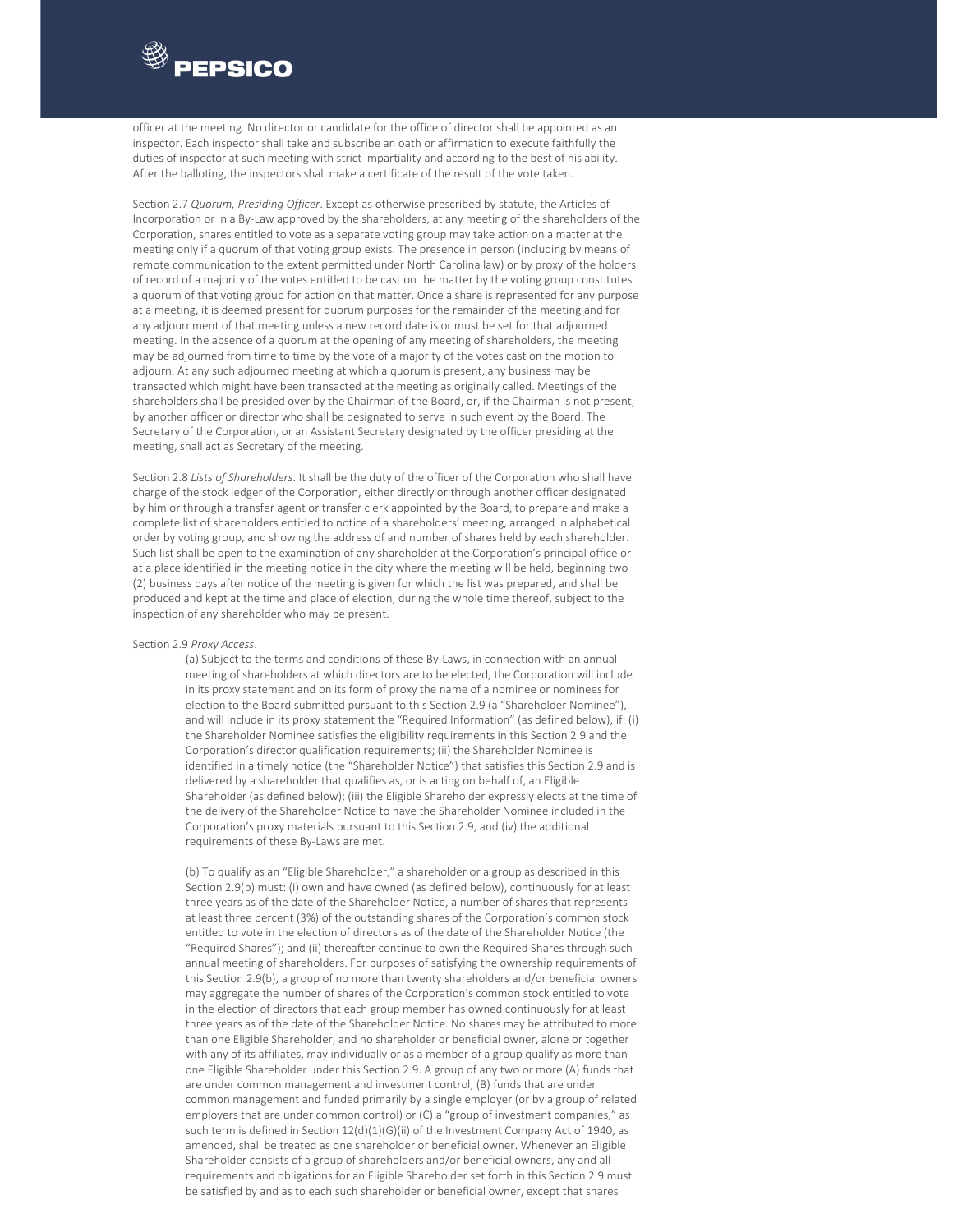

may be aggregated as specified in this Section 2.9(b) and except as otherwise provided in this Section 2.9.

#### (c) For purposes of this Section 2.9:

(i) A shareholder or beneficial owner shall be deemed to "own" only those outstanding shares of the Corporation's common stock as to which such person possesses both (A) the full voting and investment rights pertaining to the shares and (B) the full economic interest in (including the opportunity for profit and risk of loss on) such shares; provided that the number of shares calculated in accordance with clauses (A) and (B) shall not include any shares (1) sold by such person or any of its affiliates in any transaction that has not been settled or closed, (2) borrowed by such person or any of its affiliates for any purposes or purchased by such person or any of its affiliates pursuant to an agreement to resell, or (3) subject to any option, warrant, forward contract, swap, contract of sale, or other derivative or similar agreement entered into by such person or any of its affiliates, whether any such instrument or agreement is to be settled with shares or with cash based on the notional amount or value of outstanding shares of the Corporation's common stock, in any such case which instrument or agreement has, or is intended to have, or if exercised would have, the purpose or effect of (x) reducing in any manner, to any extent or at any time in the future, such person's or its affiliates' full right to vote or direct the voting of any such shares, and/or (y) hedging, offsetting, or altering to any degree any gain or loss arising from the full economic ownership of such shares by such person or its affiliates. The terms "owned," "owning" and other variations of the word "own," when used with respect to a shareholder or beneficial owner, shall have correlative meanings.

(ii) A shareholder or beneficial owner shall "own" shares held in the name of a nominee or other intermediary so long as the person retains the right to instruct how the shares are voted with respect to the election of directors and the right to direct the disposition thereof and possesses the full economic interest in the shares. The person's ownership of shares shall be deemed to continue during any period in which the person has delegated any voting power by means of a proxy, power of attorney, or other instrument or arrangement that is revocable at any time by the person.

(iii) A shareholder or beneficial owner's ownership of shares shall be deemed to continue during any period in which the person has loaned such shares provided that (A) the person both has the power to recall such loaned shares on five business days' notice and recalls the loaned shares promptly upon being notified that its Shareholder Nominee will be included in the Corporation's proxy materials for the relevant annual meeting, and (B) the person holds the recalled shares through the annual meeting.

(d) For purposes of this Section 2.9, the "Required Information" that the Corporation will include in its proxy statement is: (i) the information set forth in the Schedule 14N provided with the Shareholder Notice concerning each Shareholder Nominee and the Eligible Shareholder that is required to be disclosed in the Corporation's proxy statement by the applicable requirements of the Exchange Act and the rules and regulations thereunder, and (ii) if the Eligible Shareholder so elects, a written statement of the Eligible Shareholder (or, in the case of a group, a written statement of the group), not to exceed five hundred (500) words per Shareholder Nominee, in support of each of its Shareholder Nominees, which must be provided at the same time as the Shareholder Notice for inclusion in the Corporation's proxy statement for the annual meeting (the "Statement").

Notwithstanding anything to the contrary contained in this Section 2.9, the Corporation may omit from its proxy materials any information or Statement that it, in good faith, believes is untrue in any material respect (or omits a material fact necessary in order to make the statements made, in light of the circumstances under which they are made, not misleading) or would violate any applicable law, rule, regulation or listing standard. Nothing in this Section 2.9 shall limit the Corporation's ability to solicit against and include in its proxy materials its own statements relating to any Eligible Shareholder or Shareholder Nominee.

(e) The Shareholder Notice shall set forth all information, representations and agreements required under Section 2.2 of these By‐Laws (and for such purposes, references in Section 2.2 to the "beneficial owner" on whose behalf the nomination is made and control persons shall be deemed to refer to the "Eligible Shareholder"), and in addition such Shareholder Notice shall include: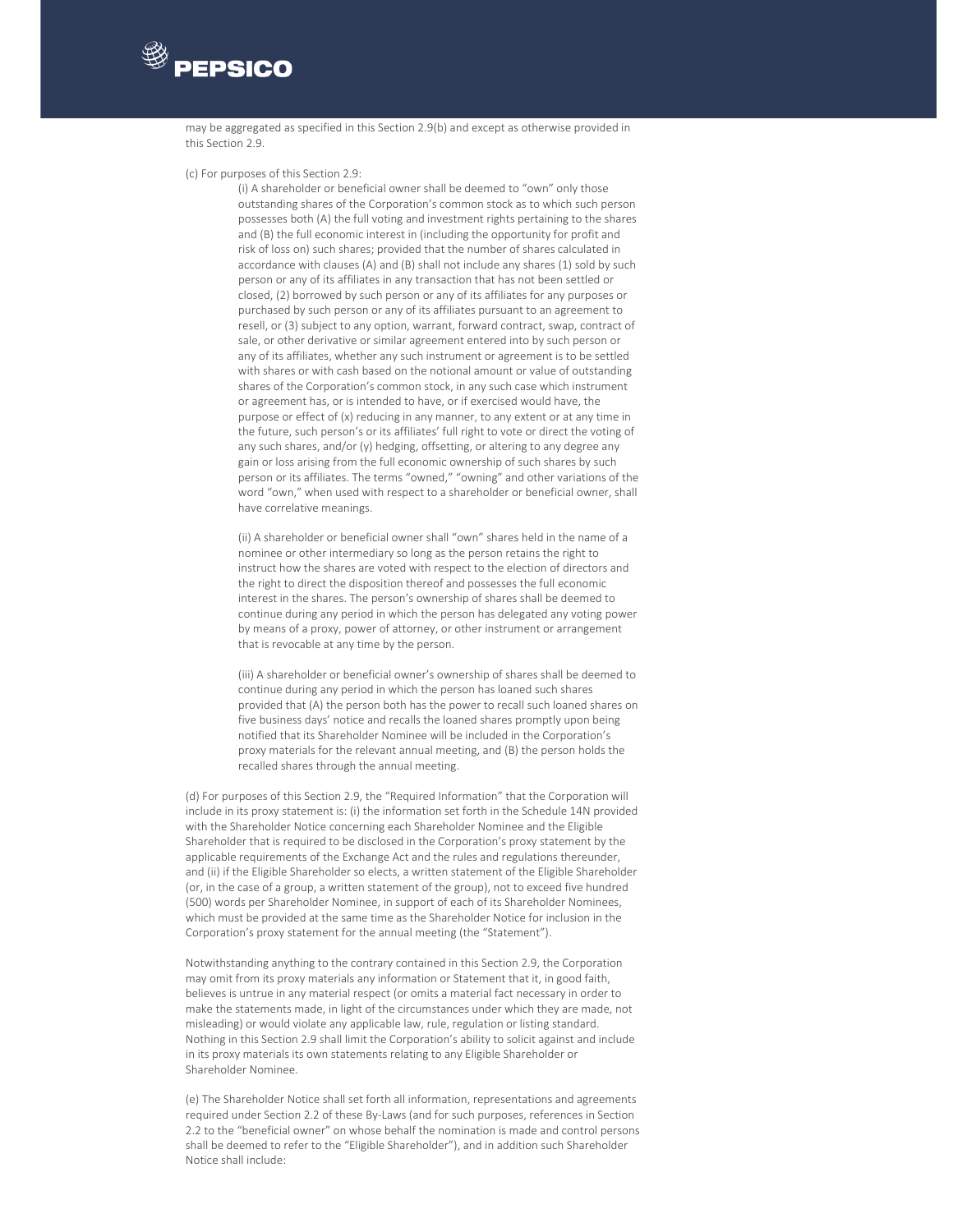# **PEPSICO**

(i) a copy of the Schedule 14N that has been or concurrently is filed with the SEC under the Exchange Act;

(ii) a statement of the Eligible Shareholder (and in the case of a group, the written agreement of each shareholder or beneficial owner whose shares are aggregated for purposes of constituting an Eligible Shareholder), which statement(s) shall also be included in the Schedule 14N filed with the SEC: (A) setting forth and certifying to the number of shares of the Corporation's common stock the Eligible Shareholder owns and has owned (as defined in Section 2.9(c) of these By-Laws) continuously for at least three years as of the date of the Shareholder Notice, (B) agreeing to continue to own such shares through the annual meeting, and (C) regarding whether it intends to maintain ownership of the Required Shares for at least one year following the annual meeting;

(iii) the written agreement of the Eligible Shareholder (and in the case of a group, the written agreement of each shareholder or beneficial owner whose shares are aggregated for purposes of constituting an Eligible Shareholder) addressed to the Corporation, setting forth the following additional agreements, representations, and warranties:

> (A) it will provide (1) the information required under Section 2.2 of these By‐Laws as of the record date, (2) notification in writing verifying the Eligible Shareholder's continuous ownership of the Required Shares, through and as of the tenth business day immediately preceding the annual meeting, and (3) immediate notice to the Corporation if the Eligible Shareholder ceases to own any of the Required Shares prior to the annual meeting of shareholders;

> (B) it (1) acquired the Required Shares in the ordinary course of business and not with the intent to change or influence control of the Corporation, and does not presently have any such intent, (2) has not nominated and will not nominate for election to the Board at the annual meeting any person other than the Shareholder Nominee(s) being nominated pursuant to this Section 2.9, (3) has not engaged and will not engage in, and has not been and will not be a participant (as defined in Item 4 of Exchange Act Schedule 14A) in, a solicitation within the meaning of Exchange Act Rule 14a-1(I), in support of the election of any individual as a director at the annual meeting other than its Shareholder Nominee(s) or a nominee of the Board, and (4) will not distribute to any shareholder any form of proxy for the annual meeting other than the form distributed by the Corporation; and

> (C) it will (1) assume all liability stemming from any legal or regulatory violation arising out of the Eligible Shareholder's communications with the shareholders of the Corporation or out of the information that the Eligible Shareholder provided to the Corporation, (2) indemnify and hold harmless the Corporation and each of its directors, officers and employees individually against any liability, loss or damages in connection with any threatened or pending action, suit or proceeding, whether legal, administrative or investigative, against the Corporation or any of its directors, officers or employees arising out of any nomination submitted by the Eligible Shareholder pursuant to this Section 2.9, (3) comply with all laws, rules, regulations and listing standards applicable to any solicitation in connection with the annual meeting, (4) file all materials described below in Section 2.9(g)(ii) with the SEC, regardless of whether any such filing is required under Exchange Act Regulation 14A, or whether any exemption from filing is available for such materials under Exchange Act Regulation 14A, and (5) at the request of the Corporation, promptly, but in any event within five business days after such request, provide to the Corporation prior to the day of the annual meeting such additional information as reasonably requested by the Corporation; and

(iv) in the case of a nomination by a group, the designation by all group members of one group member that is authorized to act on behalf of all members of the group with respect to the nomination and matters related thereto, including withdrawal of the nomination.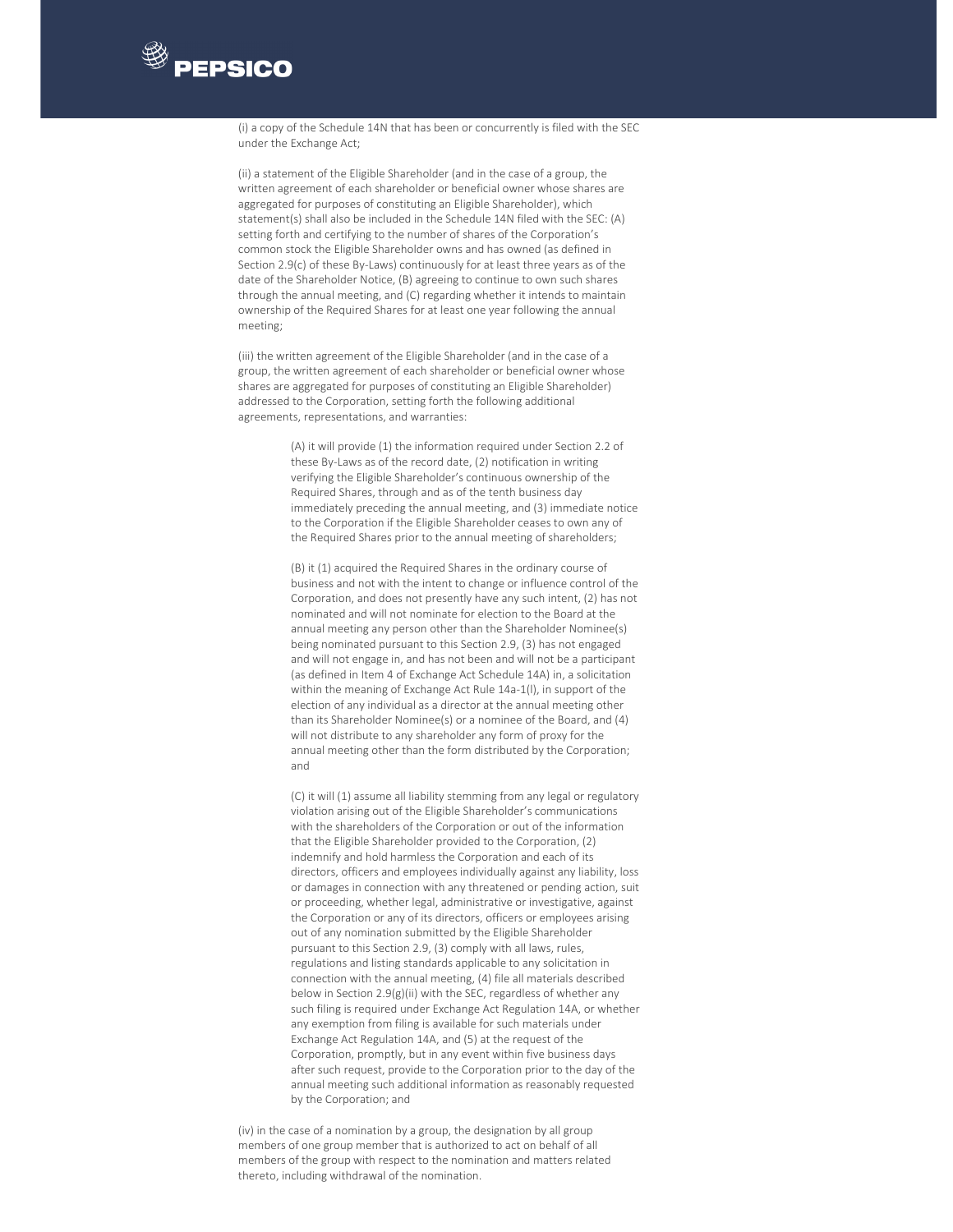

(f) To be timely under this Section 2.9, a written copy of the Shareholder Notice must be delivered to, or mailed to and received at, the principal executive office of the Corporation by the close of business (as defined in Section 2.2 of these By‐Laws) no less than one hundred twenty (120) days nor more than one hundred fifty (150) days prior to the first anniversary of the date (as stated in the Corporation's proxy materials) the definitive proxy statement was first sent to shareholders in connection with the preceding year's annual meeting of shareholders; provided, however, that in the event that the date of the annual meeting is advanced by more than thirty (30) days or delayed by more than sixty (60) days from the anniversary of the preceding year's annual meeting, or if no annual meeting was held in the preceding year, the Shareholder Notice must be so delivered not earlier than the close of business on the 150th day prior to such annual meeting and not later than the close of business on the later of the 120th day prior to such annual meeting or the tenth day following the day on which public announcement of the date of such meeting is first made by the Corporation. In no event shall an adjournment or recess of an annual meeting, or a postponement of an annual meeting for which notice has been given or with respect to which there has been a public announcement of the date of the meeting, commence a new time period (or extend any time period) for the giving of the Shareholder Notice as described above.

(g) An Eligible Shareholder must:

(i) within five business days after the date of the Shareholder Notice, provide to the Corporation one or more written statements from the record holder(s) of the Required Shares and from each intermediary through which the Required Shares are or have been held, in each case during the requisite three‐year holding period, specifying the number of shares that the Eligible Shareholder owns, and has owned continuously in compliance with this Section 2.9;

(ii) file with the SEC any solicitation or other communication by or on behalf of the Eligible Shareholder relating to the Corporation's annual meeting of shareholders, one or more of the Corporation's directors or director nominees or any Shareholder Nominee, regardless of whether any such filing is required under Exchange Act Regulation 14A or whether any exemption from filing is available for such solicitation or other communication under Exchange Act Regulation 14A; and

(iii) in the case of any group, within five business days after the date of the Shareholder Notice, provide to the Corporation documentation reasonably satisfactory to the Corporation demonstrating that the number of shareholders and/or beneficial owners within such group does not exceed twenty, including whether a group of funds qualifies as one shareholder or beneficial owner within the meaning of Section 2.9(b) of these By‐Laws.

The information provided pursuant to this Section 2.9(g) shall be deemed part of the Shareholder Notice for purposes of this Section 2.9.

(h) Within five business days after the date of the Shareholder Notice, a written representation and agreement of each Shareholder Nominee shall be delivered to the Secretary of the Corporation at the principal executive office of the Corporation, which shall be signed by each Shareholder Nominee and shall represent and agree that such Shareholder Nominee consents to being named in the Corporation's proxy statement and form of proxy as a nominee and to serving as a director if elected.

At the request of the Corporation, the Shareholder Nominee must promptly, but in any event within five business days after such request, submit all completed and signed questionnaires required of the Corporation's directors and provide to the Corporation such other information as it may reasonably request. The Corporation may request such additional information as necessary to permit the Board to determine if each Shareholder Nominee satisfies the requirements of this Section 2.9 and/or the Corporation's director qualification requirements and policies and guidelines applicable to directors.

(i) In the event that any information or communication provided by the Eligible Shareholder or any Shareholder Nominees to the Corporation or its shareholders is not, when provided, or thereafter ceases to be, true, correct and complete in all material respects (including omitting a material fact necessary to make the statements made, in light of the circumstances under which they were made, not misleading), such Eligible Shareholder or Shareholder Nominee, as the case may be, shall promptly notify the Secretary and provide the information that is required to make such information or communication true, correct, complete and not misleading; it being understood that providing any such notification shall not be deemed to cure any defect or limit the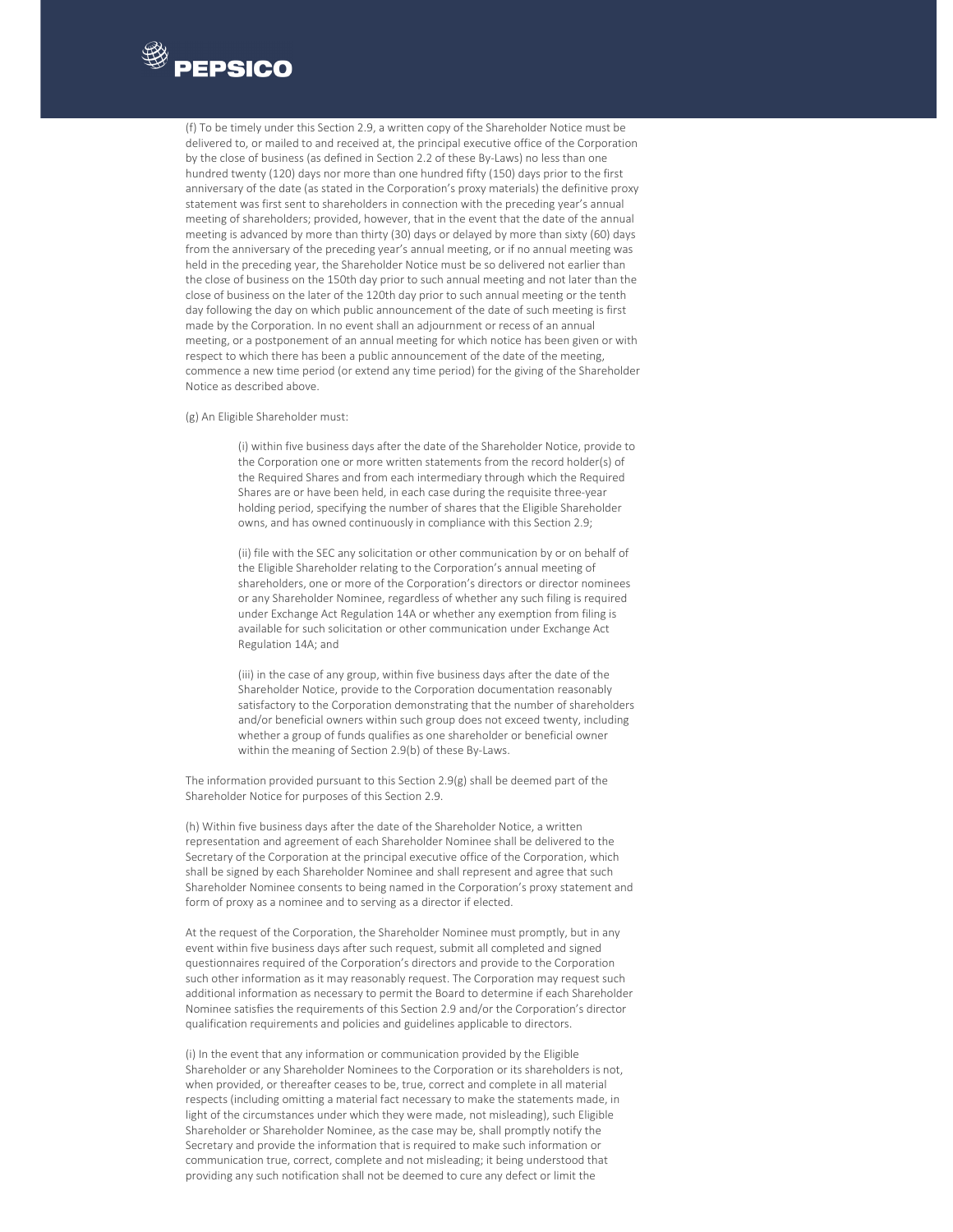

Corporation's right to omit a Shareholder Nominee from its proxy materials as provided in this Section 2.9.

(j) Notwithstanding anything to the contrary contained in this Section 2.9, the Corporation may omit from its proxy materials any Shareholder Nominee, and such nomination shall be disregarded and no vote on such Shareholder Nominee will occur, notwithstanding that proxies in respect of such vote may have been received by the Corporation, if:

> (i) the Eligible Shareholder or Shareholder Nominee breaches any of its respective agreements, representations, or warranties set forth in the Shareholder Notice (or otherwise submitted pursuant to this Section 2.9), any of the information in the Shareholder Notice (or otherwise submitted pursuant to this Section 2.9) was not, when provided, true, correct and complete in all material respects, or the requirements of this Section 2.9 have otherwise not been met;

> (ii) the Shareholder Nominee (A) is not independent under any applicable listing standards, any applicable rules of the SEC, and/or any publicly disclosed standards used by the Board in determining and disclosing the independence of the Corporation's directors, (B) is a named subject of a pending criminal proceeding (excluding traffic violations and other minor offenses) or has been convicted in a criminal proceeding (excluding traffic violations and other minor offenses) within the past ten years, or (C) is subject to any order of the type specified in Rule 506(d) of Regulation D promulgated under the Securities Act of 1933, as amended;

(iii) the Corporation has received a notice (whether or not subsequently withdrawn) that a shareholder intends to nominate any candidate for election to the Board pursuant to the advance notice requirements for shareholder nominees for director in Section 2.2 of these By‐Laws;

(iv) the election of the Shareholder Nominee to the Board would violate, or cause the Corporation to violate, the Corporation's Articles of Incorporation, these By‐Laws, the Corporate Governance Guidelines, the code of conduct of the Corporation, or any applicable law, rule, regulation or listing standard; or

(v) the Eligible Shareholder or applicable Shareholder Nominee fails to comply with its obligations pursuant to these By‐Laws, including but not limited to its obligations under this Section 2.9.

(k) The maximum number of Shareholder Nominees (including Shareholder Nominees that were submitted by an Eligible Shareholder for inclusion in the Corporation's proxy statement pursuant to this Section 2.9 but either are subsequently withdrawn or that the Board decides to nominate) submitted by all Eligible Shareholders that must be included in the Corporation's proxy materials pursuant to this Section 2.9 shall not exceed the greater of (i) two or (ii) twenty percent (20%) of the number of directors in office as of the last day on which a Shareholder Notice may be delivered pursuant to this Section 2.9 with respect to the annual meeting, or if such amount is not a whole number, the closest whole number (rounding down) below twenty percent (20%) (such resulting number, the "Permitted Number"). In the event that one or more vacancies for any reason occurs after the date of the Shareholder Notice but before the annual meeting and the Board resolves to reduce the size of the Board in connection therewith, the Permitted Number shall be calculated based on the number of directors in office as so reduced. In the event that the number of Shareholder Nominees submitted by Eligible Shareholders pursuant to this Section 2.9 exceeds the Permitted Number, the Corporation shall determine which Shareholder Nominees shall be included in the Corporation's proxy materials in accordance with the following provisions: each Eligible Shareholder will select one Shareholder Nominee for inclusion in the Corporation's proxy materials until the Permitted Number is reached, going in order of the amount (largest to smallest) of shares of the Corporation's common stock entitled to vote in the election of directors that each Eligible Shareholder disclosed as owned in its respective Shareholder Notice submitted to the Corporation. If the Permitted Number is not reached after each Eligible Shareholder has selected one Shareholder Nominee, this selection process will continue as many times as necessary, following the same order each time, until the Permitted Number is reached. Following such determination, if any Shareholder Nominee who satisfies the eligibility requirements in this Section 2.9 thereafter is nominated by the Board or thereafter is not included in the Corporation's proxy materials or not submitted for director election because the Shareholder Nominee withdraws from consideration or becomes ineligible or unavailable for election at the annual meeting for any reason, no other nominee or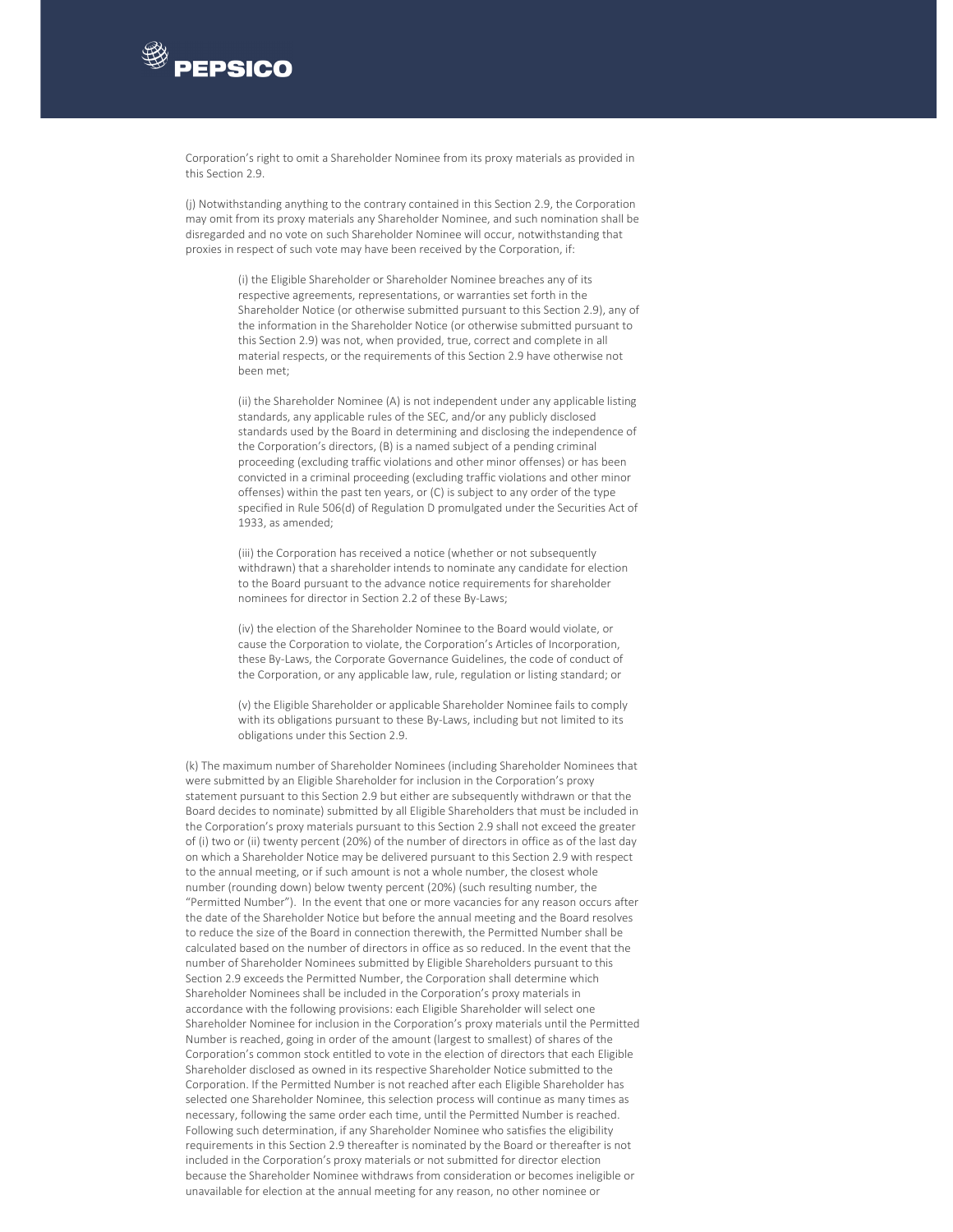

nominees shall be included in the Corporation's proxy materials or otherwise submitted for director election in substitution thereof and in no event shall the time period for the giving of a Shareholder Notice be extended or a new period commenced.

(l) Notwithstanding the foregoing provisions of this Section 2.9, unless otherwise required by law or otherwise determined by the chairman of the meeting or the Board, if the Eligible Shareholder (or a qualified representative of the Eligible Shareholder), does not appear at the annual meeting of shareholders of the Corporation to present its Shareholder Nominee or Shareholder Nominees, such nomination or nominations shall be disregarded, notwithstanding that proxies in respect of the election of the Shareholder Nominee or Shareholder Nominees may have been received by the Corporation. In the event that any Eligible Shareholder (including any shareholder(s) or beneficial owner(s) whose shares are counted as part of a group for the purposes of qualifying as an Eligible Shareholder) nominates a Shareholder Nominee who is elected to the Board, then such Eligible Shareholder (or group member) shall not be permitted to utilize this Section 2.9 in connection with the following two annual meetings after such Shareholder Nominee is elected to the Board (other than with respect to the nomination of such previously elected Shareholder Nominee).

(m) The Board (and any other person or body authorized by the Board) shall have the power and authority to interpret this Section 2.9 and to make any and all determinations necessary or advisable to apply this Section 2.9 to any persons, facts or circumstances, including the power to determine (i) whether one or more shareholders or beneficial owners qualifies as an Eligible Shareholder, (ii) whether a Shareholder Notice complies with this Section 2.9 and has otherwise met the requirements of this Section 2.9, (iii) whether a Shareholder Nominee satisfies the qualifications and requirements in this Section 2.9, and (iv) whether any and all requirements of this Section 2.9 have been satisfied. Any such interpretation or determination adopted in good faith by the Board (or any other person or body authorized by the Board) shall be binding on all persons, including the Corporation and its shareholders (including any beneficial owners).

This Section 2.9 shall be the exclusive method for shareholders to include nominees for director election in the Corporation's proxy materials.

#### Article III Board of Directors

Section 3.1 *Powers, Number, Term, Election.* The property, business and affairs of the Corporation shall be managed by the Board. The number of directors constituting the Board shall be such number as may be fixed or changed from time to time by resolution of the Board; provided, however, that the number of directors which shall constitute the whole Board shall not be reduced to a number less than the number of directors then in office, unless such reduction shall become effective only at and after the next ensuing meeting of shareholders for the election of directors, or upon the resignation of an incumbent director. Each director shall hold office from the time of his election and qualification until the annual meeting of shareholders next succeeding his election and until his successor shall have been duly elected and shall have qualified, or until his death, resignation or removal. The term of a director elected to fill a vacancy expires at the next shareholders' meeting at which directors are elected. A decrease in the number of directors does not shorten an incumbent director's term. No director need be a shareholder. Except as provided in Section 6.4, the directors shall be elected at the annual meeting of shareholders. Only persons who are nominated in accordance with the provisions set forth in these By‐Laws shall be eligible to be elected as directors at an annual or special meeting of shareholders called for that purpose. Nomination for election to the Board shall be made by or at the direction of the Board or a nominating committee appointed by the Board. Nomination for election of any person to the Board may also be made by one or more shareholders at any annual meeting, in accordance with Section 2.2 or Section 2.9, and at a special meeting of shareholders called for that purpose, if made by the close of business on the seventh day following the date on which notice of such special meeting is first given to shareholders and otherwise made in accordance with Section 2.2.

Section 3.2 *Place of Meetings*. The Board may hold its meetings at such place or places within or without the State of North Carolina as it may from time to time by resolution determine, or as shall be specified or fixed in the respective notices or waivers of notice thereof. Any regular or special meeting may be held by conference telephone or similar communications equipment so long as all persons participating in such meeting can hear one another, and participation in such a telephonic meeting shall constitute presence in person.

Section 3.3 *First Meeting*. After each annual election of directors, on the same day and at the place where such election is held, the newly elected Board shall meet for the purpose of organization, the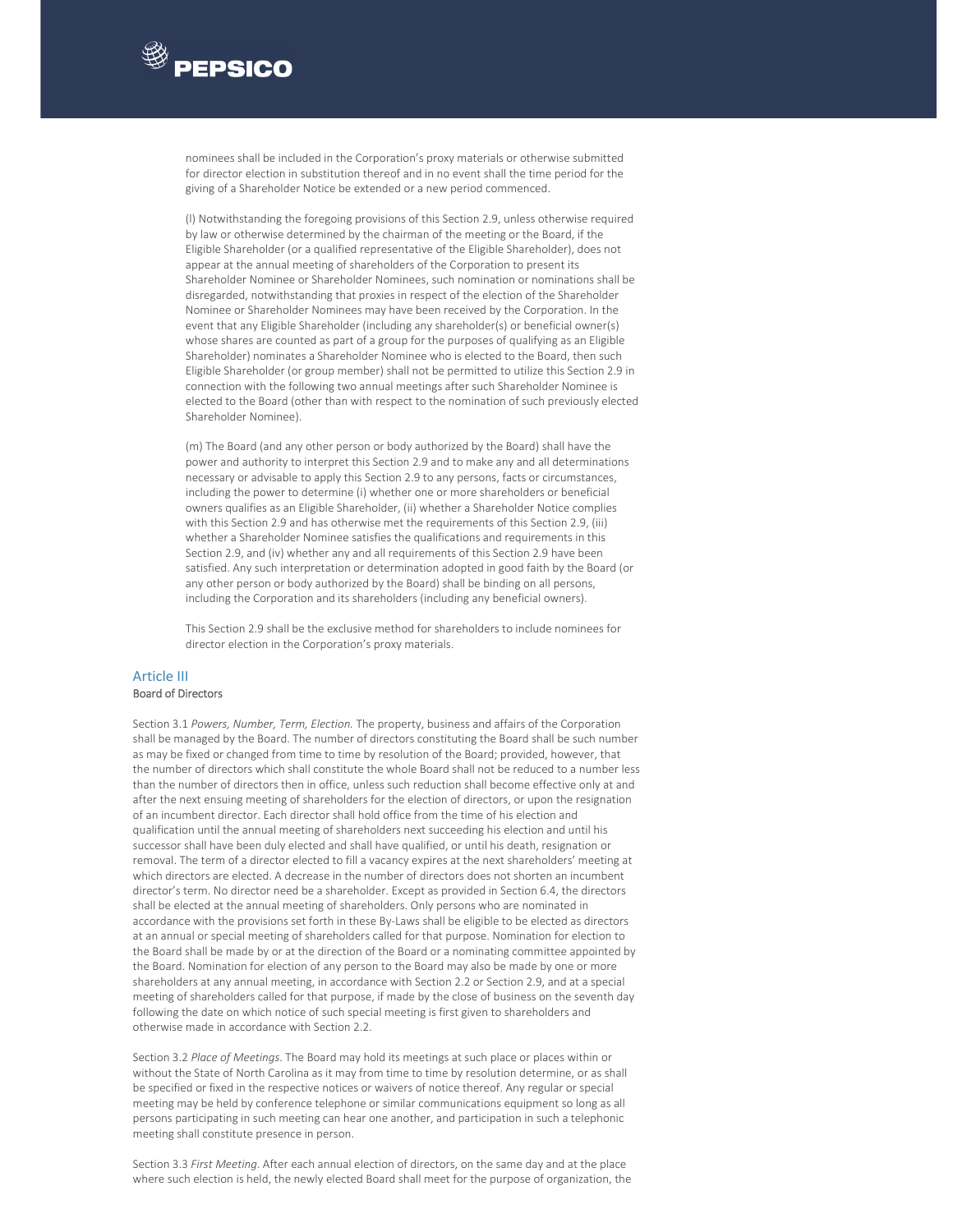

election of officers and the transaction of other business. Notice of such meeting need not be given. Such meeting may be held at any other time or place which shall be specified in a notice given as hereinafter provided for special meetings of the Board, or in a waiver of notice thereof signed by all the directors.

Section 3.4 *Regular Meetings*. Regular meetings of the Board may be held at such time and place and in such manner as the Board may from time to time by resolution determine. Except as otherwise expressly prescribed by statute, the Articles of Incorporation or these By-Laws, notice of regular meetings need not be given.

Section 3.5 *Special Meetings*. Special meetings of the Board shall be held whenever called by the Chairman of the Board, or by the Secretary upon the written request filed with the Secretary by any four (4) directors. Notice of the time, place and manner of each such special meeting shall be mailed to each director, at his residence or usual place of business, not later than the second day before the day on which such meeting is to be held, or shall be sent addressed to him at such place by electronic transmission, or shall be delivered personally or by telephone, not later than six o'clock in the afternoon of the day before the day on which such meeting is to be held. Except as otherwise prescribed by statute, the Articles of Incorporation or these By‐Laws, and except in the case of a special meeting of the Board called for the purpose of removing an officer or officers of the Corporation or the filling of a vacancy or vacancies in the Board or of amending the By‐Laws, notice or waivers of notice of any meeting of the Board need not set forth the purpose or purposes of the meeting.

Section 3.6 *Quorum*. Except as otherwise prescribed by statute or by these By‐Laws, the presence of a majority of the full Board shall constitute a quorum for the transaction of business at any meeting, and the act of a majority of the directors present at a meeting at which a quorum shall be present shall be the act of the Board. Any meeting of the Board may be adjourned by a majority vote of the directors present at such meeting. In the absence of a quorum, the Chairman of the Board or a majority of the directors present may adjourn such meeting until a quorum shall be present. Notice of any adjourned meeting need not be given. The directors shall act only as a board and the individual directors shall have no power as such.

Section 3.7 *Indemnification*. Unless the Board of Directors shall determine otherwise, the Corporation shall indemnify, to the full extent permitted by law, any person who was or is, or who is threatened to be made, a party to an action, suit or proceeding (and any appeal therein), whether civil, criminal, administrative, investigative or arbitrative, by reason of the fact that he, his testator or intestate, is or was a director, officer or employee of the Corporation, or is or was serving at the request of the Corporation as a director, officer or employee of another enterprise, against expenses (including attorneys' fees), judgments, fines and amounts paid in settlement actually and reasonably incurred by him in connection with such action, suit or proceeding. Such indemnification may, in the discretion of the Board, include advances of a director's, officer's or employee's expenses prior to final disposition of such action, suit or proceeding. The right of indemnification provided for in this Section 3.7 shall not exclude any rights to which such persons may otherwise be entitled by contract or as a matter of law. The Board shall take all such action as may be necessary and appropriate to authorize the Corporation to pay the indemnification required by this By‐Law, including, without limitation, making a determination that indemnification is permissible in the circumstances and a good faith evaluation of the manner in which the claimant for indemnity acted and of the reasonable amount of indemnity due him. The Board may appoint a committee or special counsel to make such determination and evaluation.

Section 3.8 *Presumption of Assent*. A director who is present at a meeting of the Board or a committee of the Board when corporate action is taken is deemed to have assented to the action taken unless (a) he objects at the beginning of the meeting, or promptly upon his arrival, to holding it or to transacting business at the meeting, or (b) his dissent or abstention from the action taken is entered in the minutes of the meeting, or (c) he files written notice of his dissention or abstention with the presiding officer of the meeting before its adjournment or with the Corporation immediately after the adjournment of the meeting. Such right of dissent or abstention is not available to a director who votes in favor of the action taken.

Section 3.9 *Written Consents*. Any action required or permitted to be taken at any meeting of the Board or of any committee thereof may be taken without a meeting, if, before or after such action, unrevoked written consents thereto are signed by all members of the Board or of such committee, as the case may be, and such written consents are filed with the minutes of proceedings of the Board or committee. A director's consent to action taken without a meeting or revocation thereof may be in electronic form and delivered by electronic means. Action taken under this section is effective when one or more unrevoked consents signed by all of the directors are delivered to the Corporation, unless the consents specify a different effective date. A director's consent to action may be revoked in a writing signed by the director and delivered to the Corporation prior to the action becoming effective.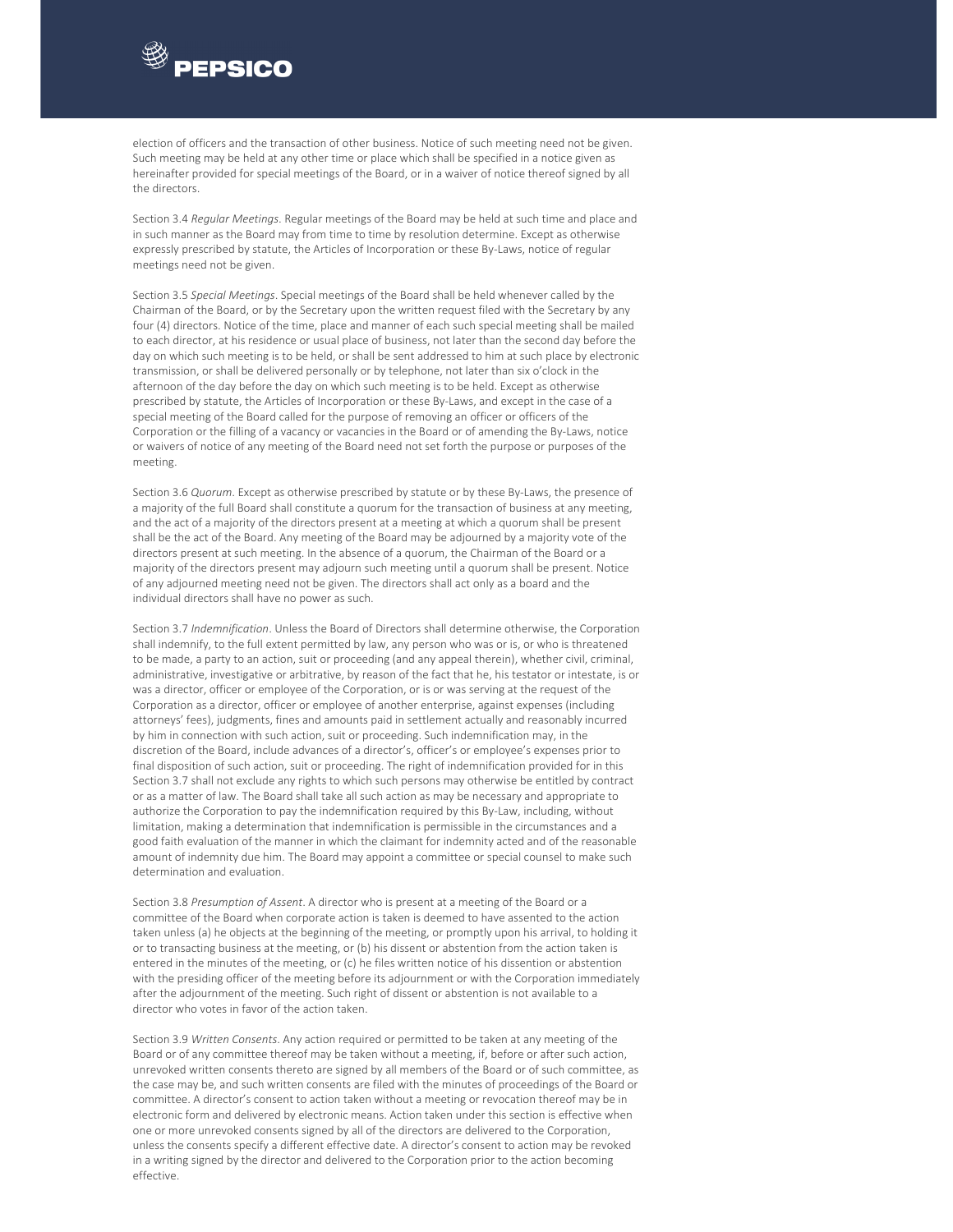

#### Article IV Committees

Section 4.1 *Designation, Vacancies, etc.* The Board may from time to time by resolution create committees of directors with such functions, duties and powers as the Board shall by resolution prescribe. The creation of a committee of the Board and appointment of members to it must be approved by the greater of (a) a majority of the number of directors in office when the action is taken or (b) the number of directors required to take action pursuant to Section 3.6. Each committee may have one or more members, except any executive committee shall have three or more members, as provided in the Articles of Incorporation. A majority of all the members of any such committee may determine its actions and rules or procedures, and fix the time, place and manner of its meetings, unless the Board shall otherwise provide. The Board shall have power to change the members of any such committee at any time, to fill vacancies, and to discharge any such committee, either with or without cause, at any time.

#### Article V

#### Chairman of the Board and Officers

Section 5.1 *Chairman of the Board.* The Board of Directors shall annually elect one of its own members as the Chairman of the Board of Directors (the "Chairman of the Board"). The Chairman of the Board may also be the Chief Executive Officer or any other officer of the Corporation. The Chairman of the Board shall preside at the meetings of the Board and may call meetings of the Board and of any committee thereof, whenever he deems it necessary, and he shall call to order and preside at all meetings of the shareholders of the Corporation. In addition, he shall have such other powers and duties as the Board shall designate from time to time.

Section 5.2 *Principal Officers*. The principal officers of the Corporation shall be a Chief Executive Officer, President, one or more Vice Presidents, a Secretary, a Treasurer, a Controller and such other officers as the Board shall designate from time to time with such powers and duties as the Board shall determine. The Corporation may also have an Executive Chairman and/or one or more Vice Chairmen, each of whom shall have such powers and duties as the Board shall designate from time to time. Any two or more of these offices may be held by the same person, except that neither a Chief Executive Officer nor a President may also serve as a Vice President, Secretary or Treasurer (as provided in the Articles of Incorporation) and no officer may act in more than one capacity where action of two or more officers is required. The Board may require any such officer to give security for the faithful performance of his duties.

Section 5.3 *Election, Term of Office, Qualification*. The principal officers of the Corporation shall be elected annually by the Board and each shall hold office until his successor shall have been duly elected and shall have qualified, or until his death, or until he shall resign, or until he shall have been removed in the manner hereinafter provided.

Section 5.4 *Chief Executive Officer*. The Chief Executive Officer of the Corporation shall have supervision of its policies, business, and affairs, and such other powers and duties as are commonly incident to the office of chief executive officer. The Chief Executive Officer shall have power to sign all certificates of stock, bonds, deeds and contracts of the Corporation.

Section 5.5 *President*. The President (who may also be the Chief Executive Officer) shall have such powers and duties as the Board shall designate from time to time. The President shall have power to sign all certificates of stock, bonds, deeds and contracts of the Corporation.

Section 5.6 *Vice Presidents*. Each Vice President shall have such powers and perform such duties as the Board or the Chief Executive Officer may from time to time prescribe. The Board may elect or designate one or more of the Vice Presidents as Executive Vice Presidents, Senior Vice Presidents or with such other title as the Board may deem appropriate.

Section 5.7 *The Treasurer*. The Treasurer shall keep, deposit, invest and disburse the funds and securities of the Corporation, shall keep full and accurate accounts of the receipts and disbursements of the Corporation, shall maintain insurance coverage on the Corporation's assets, and, in general, shall perform all the duties incident to the office of Treasurer and such other duties as may from time to time be assigned to him by the Chief Executive Officer or the Board.

Section 5.8 *The Secretary*. The Secretary shall act as secretary of, and keep the minutes of, all meetings of the Board and of the shareholders, shall be custodian of the seal of the Corporation and shall affix and attest the seal to all documents the execution of which on behalf of the Corporation under its seal shall have been specifically or generally authorized by the Board, and, in general, shall perform all the duties incident to the office of Secretary and such other duties as may from time to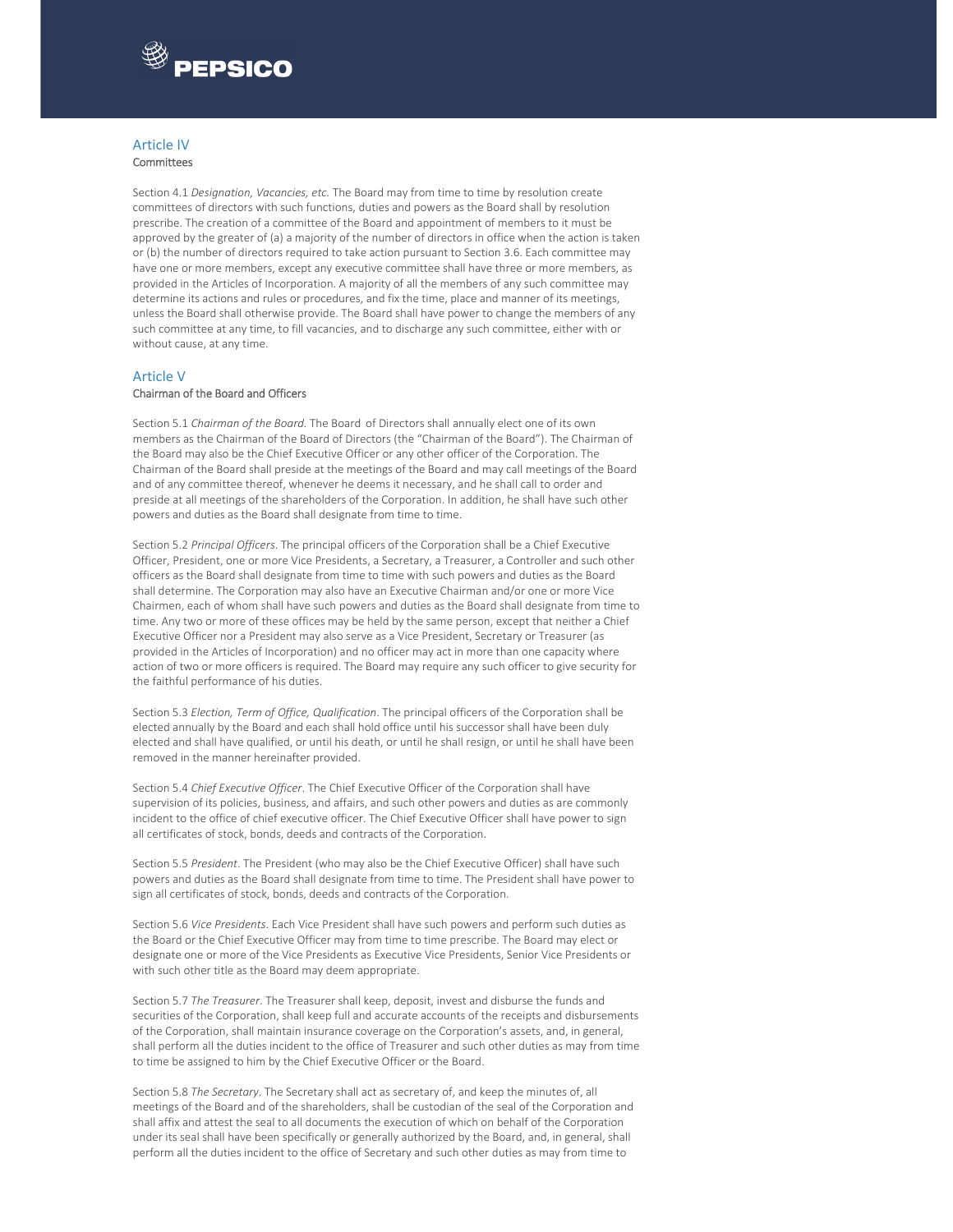

time be assigned by the Chief Executive Officer or the Board. The Secretary shall also have the responsibility and authority to maintain and authenticate the records of the Corporation, unless and to the extent any one or more other officers or individuals are designated by these By‐Laws, the Board or the Secretary as the person or persons with such responsibility.

Section 5.9 *The Controller*. The Controller shall be the chief accounting officer of the Corporation, shall have charge of its accounting department and shall keep or cause to be kept full and accurate records of the assets, liabilities, business and transactions of the Corporation.

Section 5.10 *Additional Officers*. The Board may elect or appoint such additional officers as it may deem necessary or advisable, and may delegate the power to appoint such additional officers to any committee or principal officer. Such additional officers shall have such powers and duties and shall hold office for such terms as may be determined by the Board or such committee or officer.

Section 5.11 *Salaries*. The Salaries of the officers of the Corporation shall be fixed from time to time in the manner prescribed by the Board.

#### Article VI

#### Removal, Resignations, Vacancies and Salaries

Section 6.1 *Removal of Directors.* Any director may be removed at any time, either with or without cause, by a vote of the shareholders entitled to vote at a special meeting of the shareholders called for that purpose, if the number of votes cast to remove such director exceeds the number of votes cast not to remove him, and the vacancy in the Board caused by any such removal may be filled by the shareholders at such meeting and, if not filled thereat, the vacancy caused by such removal may be filled by the directors as provided in Section 6.4 hereof.

Section 6.2 *Removal of Officers*. Any officer of the Corporation elected or appointed by the Board, or appointed by any committee or principal officer of the Corporation pursuant to authority delegated by the Board, may be removed at any time, either with or without cause, by resolution adopted by a majority of the whole Board at a regular meeting of the Board or at a special meeting thereof called for such purpose or by the appointing committee or appointing officer or by any other officers authorized by the Board of Directors.

Section 6.3 *Resignation*. Any director or officer of the Corporation may at any time resign by giving written notice to the Board, the Chairman of the Board, the Chief Executive Officer, or the Secretary. Any such resignation shall take effect at the time specified therein or, if no time shall be specified therein, at the time of the receipt thereof, and unless otherwise specified therein, the acceptance of such resignation shall not be necessary to make it effective.

Section 6.4 *Vacancies*. Any vacancy in the Board caused by death, resignation, disqualification, an increase in the number of directors, or any other cause, may be filled by the majority vote of the remaining directors, though less than a quorum at any regular meeting of the Board or any special meeting thereof called for the purpose, or by the shareholders of the Corporation at the next annual meeting or at any special meeting called for the purpose, and the director so chosen shall hold office, subject to the provisions of these By-Laws, until the next annual meeting of shareholders for the election of directors and until his successor shall be duly elected and shall qualify. Any vacancy in any office, caused by death, resignation, removal, disqualification or any other cause, shall be filled for the unexpired portion of the term in the manner prescribed in these By‐Laws for regular election or appointment to such office.

Section 6.5 *Compensation*. Each director who shall not also be an executive officer of the Corporation or any of its subsidiary companies and receiving a regular salary for his services, in consideration of his serving as a director, shall be entitled to receive from the Corporation such fees for serving as a director as the Board shall from time to time determine, and each such director, who shall serve as a member of any committee of the Board, in consideration of his serving as a member of such committee, shall be entitled to receive from the Corporation such fees for serving as a member of such committee as the Board shall from time to time determine.

#### Article VII

#### Contracts, Loans, Checks, Drafts, Deposits, Etc.

Section 7.1 *Contracts and Loans.* Except as authorized pursuant to a resolution of the Board or these By-Laws, no officer, agent or employee of the Corporation shall have any power or authority to bind the Corporation by any contract or engagement, to effect any loan on its behalf, to issue any negotiable paper in its name, to pledge its credit, to render it pecuniarily liable for any purpose or for any amount, or to pledge, hypothecate or transfer any securities or other property of the Corporation as security for any loans or advances.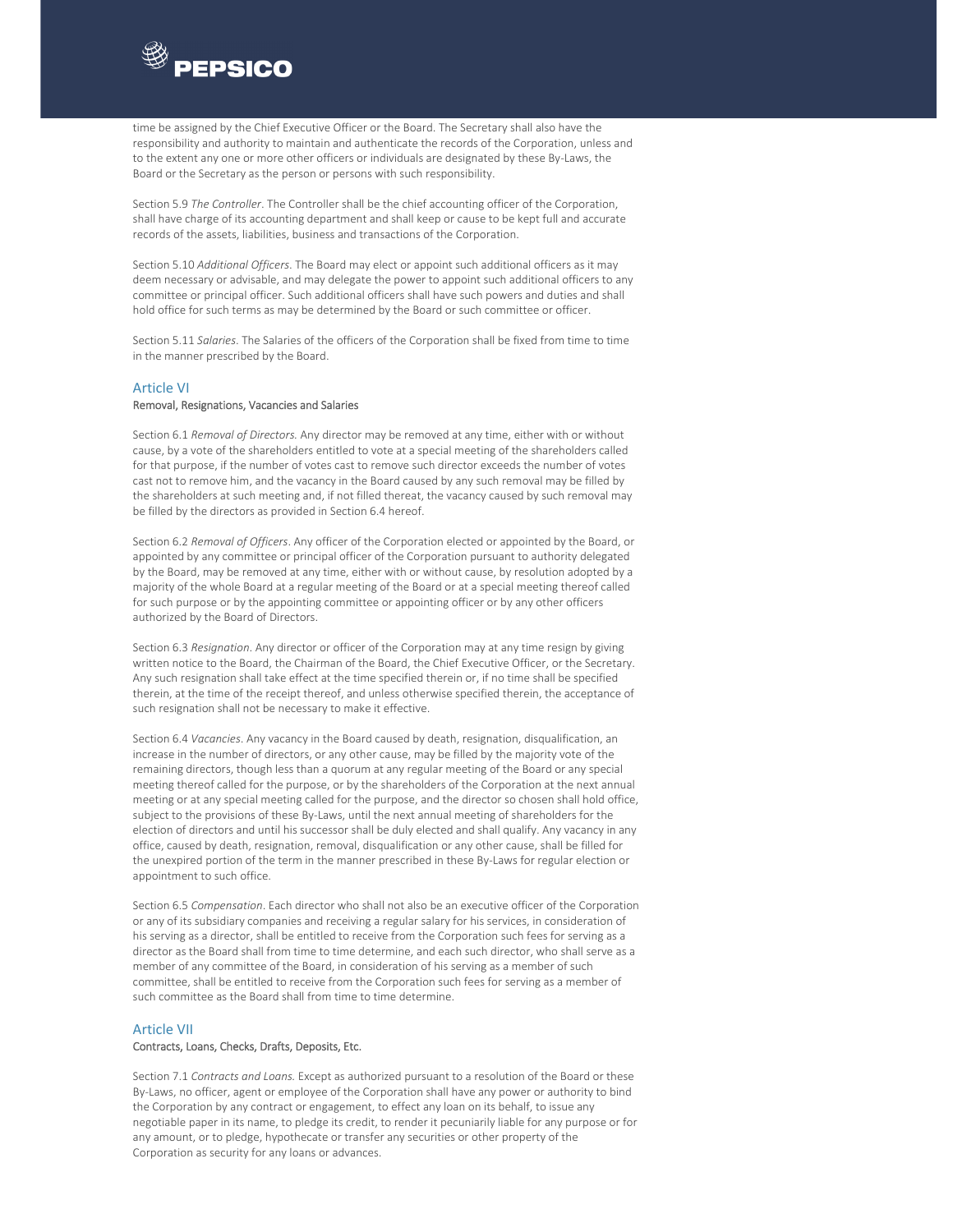

Section 7.2 *Checks, Drafts, etc*. All checks, drafts, and other instruments or orders for the payment of monies out of the funds of the Corporation, and all notes or other evidences of indebtedness, bills of lading, warehouse receipts and insurance certificates of the Corporation shall be signed on behalf of the Corporation in such manner as shall from time to time be determined pursuant to a resolution of the Board. All checks, drafts and other instruments or orders for the payment of monies to or upon the order of the Corporation may be endorsed for deposit in such manner as shall be determined pursuant to a resolution of the Board.

Section 7.3 *Proxies*. Unless otherwise provided by resolution of the Board of Directors, the Chairman of the Board, the Chief Executive Officer, the President, or any Vice President or Secretary or Assistant Secretary designated by the Board, may from time to time appoint an attorney or attorneys or agent or agents of the Corporation to cast, in the name and on behalf of the Corporation, the votes which the Corporation may be entitled to cast as the holder of stock or other securities in any other corporation, any of whose stock or other securities may be held by the Corporation, at meetings of the holders of the stock or other securities of such other corporation or to consent in writing, in the name of the Corporation as such holder, to any action by such other corporation, and may instruct the person or persons so appointed as to the manner of casting such votes or giving such consent, and may execute or cause to be executed in the name and on behalf of the Corporation and under its corporate seal, or otherwise, all such written proxies or other instruments as he may deem necessary or proper in the premises.

#### Article VIII Shares, Dividends, Etc.

Section 8.1 *Share Certificates; Uncertificated Shares.* The Board may authorize the issuance of some or all of the shares of the Corporation's classes or series without issuing certificates to represent such shares. If shares are represented by certificates, the certificates shall be in such form as required by applicable law and as determined by the Board. Certificates shall be signed in the name of the Corporation by the Chief Executive Officer, the President or a Vice President, and the Treasurer or an Assistant Treasurer or the Secretary or an Assistant Secretary of the Corporation; provided, however, that, where such certificate is signed (a) by a transfer agent or an assistant transfer agent or (b) by a transfer clerk acting on behalf of the Corporation, and a registrar, the signature of any such Chief Executive Officer, President, Vice President, Treasurer, Assistant Treasurer, Secretary or Assistant Secretary may be a facsimile. In case any duly authorized officer or officers who shall have signed, or whose facsimile signature or signatures shall have been used on, any such certificate or certificates shall cease to be such duly authorized officer or officers, whether because of death, resignation or otherwise, before such certificate or certificates shall have been delivered by the Corporation, such certificate or certificates shall be deemed to have been adopted by the Corporation and to have been issued and delivered as though the person or persons who signed such certificate or certificates or whose facsimile signature or signatures were used thereon had not ceased to be such officer or officers of the Corporation. All certificates for shares shall be consecutively numbered or otherwise identified and entered into the stock transfer records of the Corporation. When shares are represented by certificates, the Corporation shall issue and deliver to each shareholder to whom such shares have been issued or transferred, certificates representing the shares owned by such shareholder. When shares are not represented by certificates, then, within a reasonable time after the issuance or transfer of such shares, the Corporation shall send the shareholder to whom such shares have been issued or transferred a written statement of the information required on certificates by applicable law, including Sections 55‐6‐25(b) and (c) and, if applicable, Section 55‐6‐ 27, or any successor provisions, of the North Carolina Business Corporation Act. The issuance of uncertificated shares shall not affect shares already represented by certificates unless and until such certificated shares are surrendered to the Corporation for issuance in uncertificated form. Unless otherwise provided by applicable law, the Articles of Incorporation, or these By‐Laws, (i) the rights and obligations of shareholders are identical, whether or not their shares are represented by certificates, and (ii) the person in whose name shares of stock shall be registered on the books of the Corporation shall be deemed to be the owner thereof for all purposes as regards the Corporation.

#### Section 8.2 *Transfers*.

(a) The Board may make such rules and regulations as it may deem expedient concerning the issue, registration and transfer of (i) certificates representing shares of the stock of the Corporation, or (ii) evidence of uncertificated shares of the stock of the Corporation, and may appoint one or more transfer agents or clerks and registrars thereof. Transfer of shares of the Corporation shall be made only on the stock transfer books of the Corporation and in accordance with applicable law and these By‐Laws.

(b) Upon surrender of a certificate representing shares of the stock of the Corporation by the registered holder thereof or by his or her attorney thereunto authorized by power of attorney duly executed and filed with the Secretary of the Corporation, duly endorsed or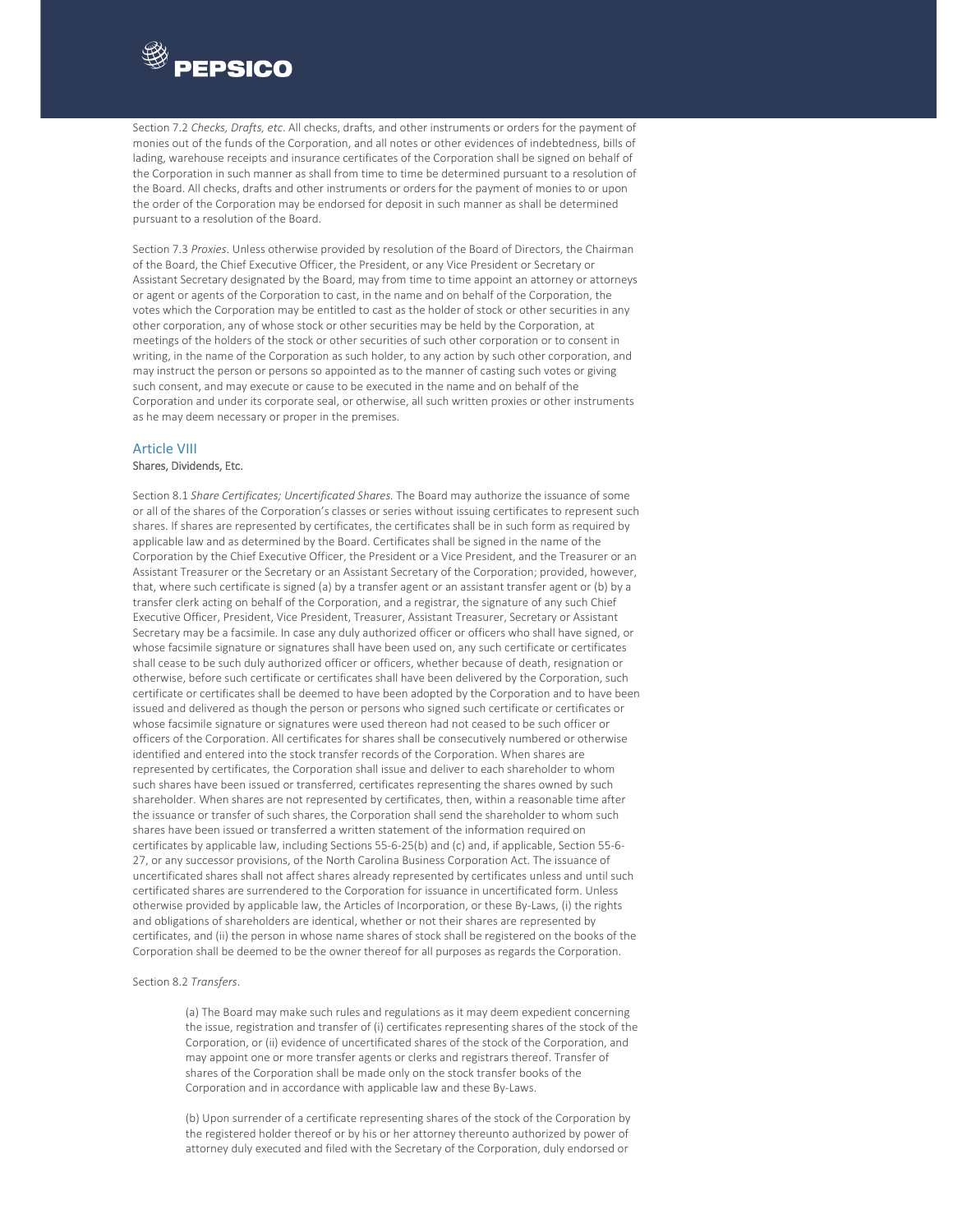

accompanied by proper evidence of succession, assignation or authority to transfer, the Corporation shall issue a new certificate or provide evidence of the issuance of uncertificated shares to the shareholder entitled thereto, and the surrendered certificate shall at once be conspicuously marked "Cancelled" and filed with the permanent stock records of the Corporation.

(c) Upon the receipt of proper transfer instructions from the registered holder of uncertificated shares or from his or her attorney thereunto authorized by power of attorney duly executed and filed with the Secretary of the Corporation and upon compliance with applicable law and all appropriate procedures for the transfer of shares in uncertificated form, such uncertificated shares shall be cancelled, issuance of new equivalent uncertificated shares or certificated shares shall be made to the shareholder entitled thereto and the transaction shall be recorded upon the stock transfer books of the Corporation.

Section 8.3 *Record Date*. The Board, the Chairman of the Board or the Secretary may fix in advance a date, not exceeding seventy (70) days preceding the date of any meeting of shareholders, as a record date for the determination of the shareholders entitled to notice of, and to vote at, any such meeting and any adjournment thereof. The Board may fix in advance a date for the payment of any dividend, or the date for the allotment of rights, or the date when any change or conversion or exchange of stock shall go into effect, or a date in connection with obtaining a shareholder written consent in lieu of a meeting, as a record date for the determination of the shareholders entitled to receive payment of any such dividend, or to any such allotment of rights, or to exercise the rights in respect of any such change, conversion or exchange of stock, or to give such consent. Once a record date is fixed, such shareholders and only such shareholders as shall be shareholders of record on the date so fixed shall be entitled to such notice of, and to vote at, such meeting and any adjournment thereof, or to receive payment of such dividend, or to receive such allotment or rights, or exercise such rights, or to give such consent, as the case may be, notwithstanding any transfer of any stock on the books of the Corporation after any such record date fixed as aforesaid. Except where a date shall have been fixed as a record date for the determination of the shareholders entitled to vote, as hereinabove provided, no share of stock shall be voted on at any election of directors which shall have been transferred on the books of the Corporation within twenty (20) days next preceding such election of directors. If a meeting of shareholders is adjourned to a date more than 120 days after the date fixed for the original meeting, then the Board, the Chairman of the Board, or the Secretary shall fix a new record date.

Section 8.4 *Lost or Destroyed Certificates*. In case of loss, theft, mutilation or destruction of any certificate evidencing shares of the stock of the Corporation, upon proof of such loss, theft, mutilation or destruction and upon the giving of an indemnity or other undertaking to the Corporation in such form and in such sum as the Board may direct, the Corporation may issue (i) a new certificate or certificates evidencing such shares of the stock of the Corporation, or (ii) uncertificated shares of the stock of the Corporation, in place of any certificate or certificates previously issued by the Corporation.

#### Article IX

#### Seal, Fiscal Year, Waivers of Notice, Amendments

Section 9.1 *Corporate Seal.* The seal of the Corporation shall be circular in form and shall bear the name of the Corporation and the inscription "Corporate Seal, North Carolina". Said seal may be used by causing it or a facsimile thereof to be impressed or reproduced or otherwise.

Section 9.2 *Fiscal Year*. Each fiscal year of the Corporation shall end on the last Saturday of December.

Section 9.3 *Waivers of Notice*. Anything in these By‐Laws to the contrary notwithstanding, notice of any meeting of the shareholders, the Board, or any committee constituted by the Board need not be given to any person entitled thereto, if such notice shall be waived by such person in a signed writing that is delivered to the Corporation for inclusion in the minutes or corporate records before, at or after such meeting, or if such person shall be present in person (or in the case of a meeting of the shareholders, be present in person or represented by proxy) at such meeting and without objecting to such lack of notice at the beginning of the meeting and as otherwise required by statute.

Section 9.4 *Amendments*. Unless otherwise provided by statute, the Articles of Incorporation or a By‐ Law approved by shareholders, these By‐Laws may be altered, amended or repealed or new By‐Laws may be made either:

(a) by the affirmative vote of the holders of record of a majority of the outstanding stock of the Corporation entitled to vote thereon, at any annual or special meeting of the